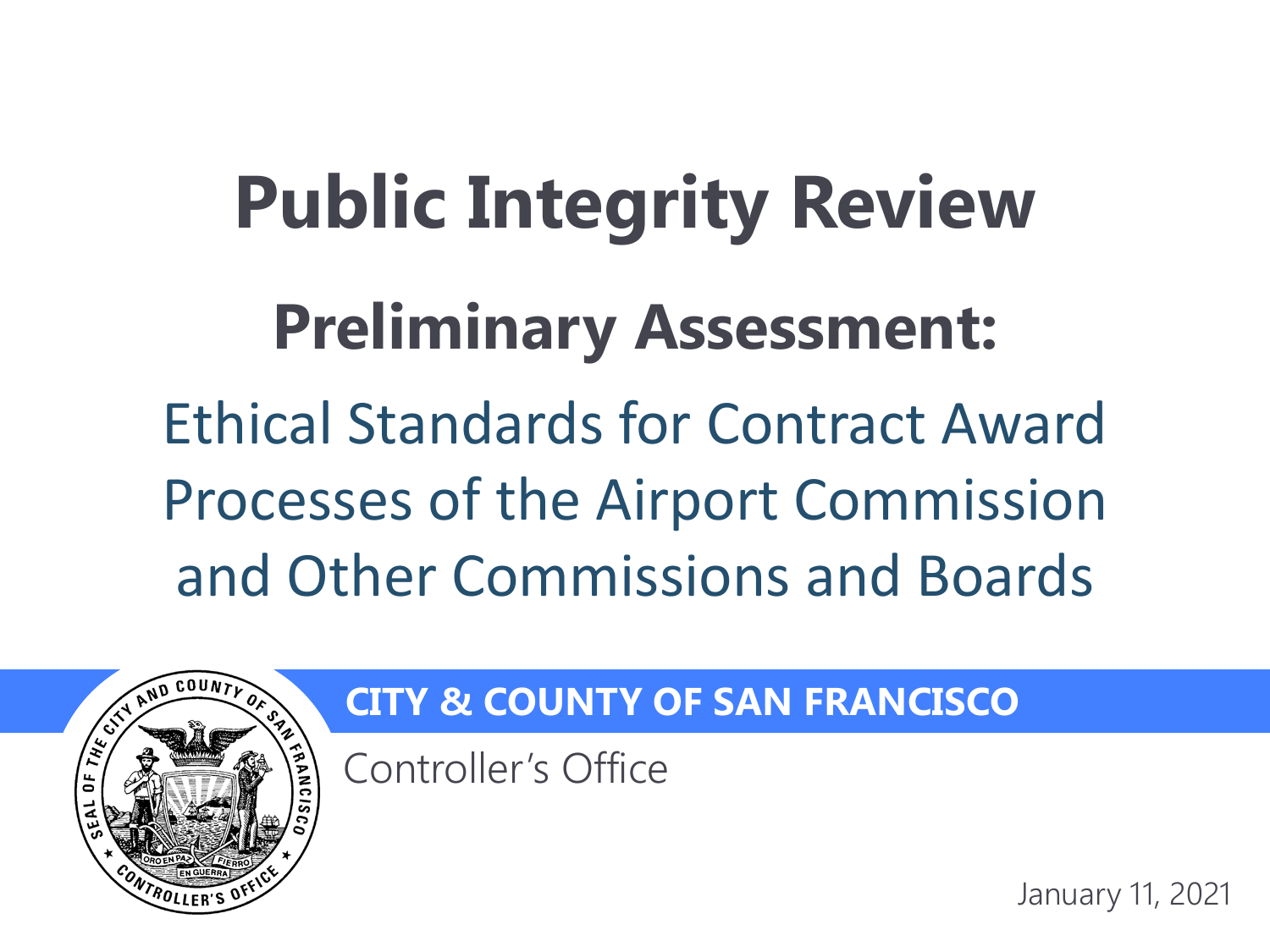### **Assessment Summary**

This preliminary assessment summarizes ethical standards for contract award and focuses on the:

- Airport Commission (referred to here as *the Commission* and distinct from the Airport as a department; the Commission oversees the department).
- Airport's Commercial Division, Revenue Development and Management (RDM), at San Francisco International Airport. (The department is referred to here as *the Airport*).

This document also summarizes:

- The results of our survey of five city commissions/boards, including the Airport Commission, and the Transbay Joint Powers Authority (TJPA) on ethical standards.
- The role of commissions and boards in the contract award process.

More reviews of other internal control processes will be released as our Public Integrity Review progresses. This assessment is the fourth in the series, is offered for public comment and review, and may be revised in the future as our work continues.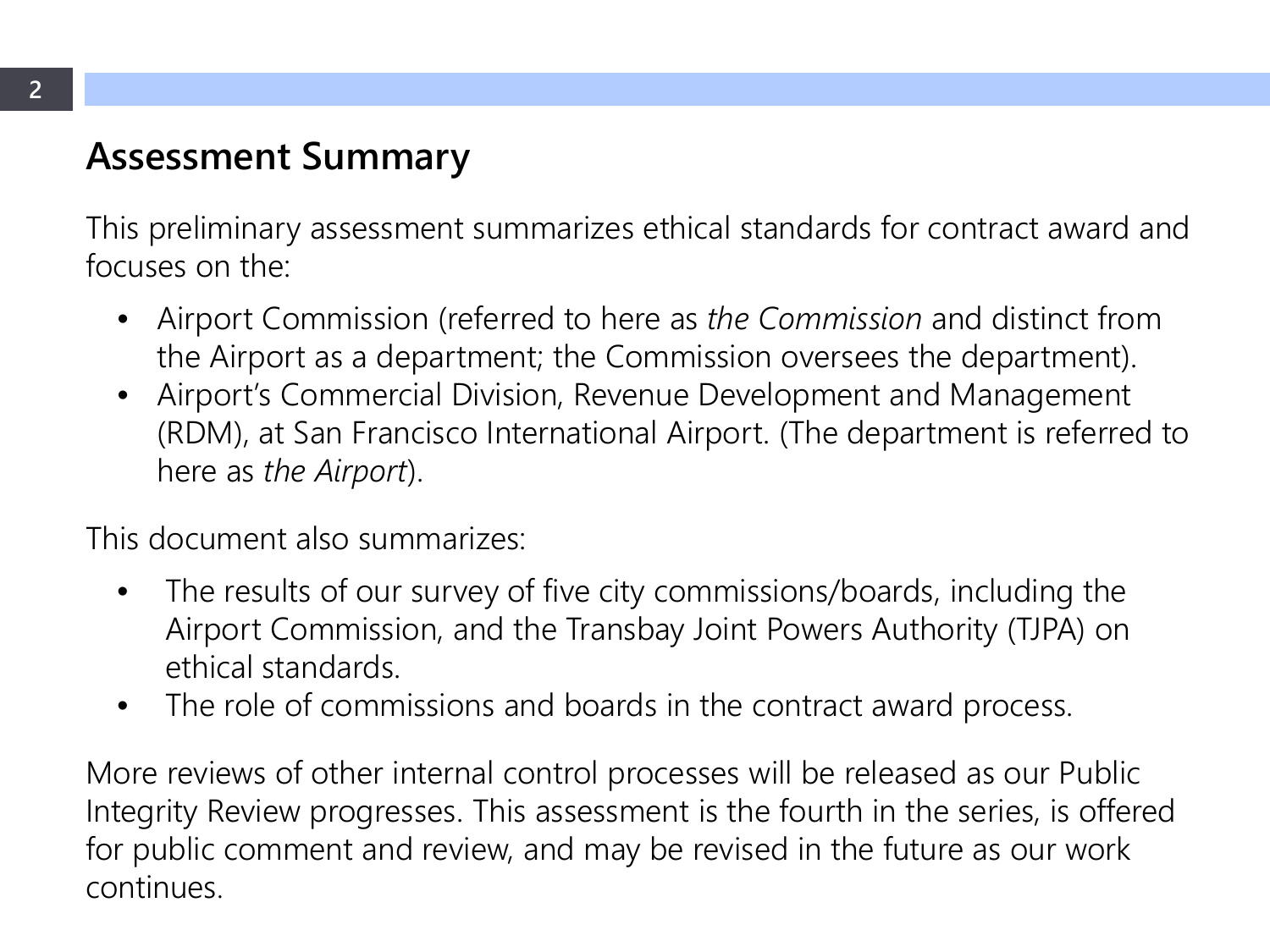### **Assessment Summary**

#### **Background**

In 2018 then-Airport Commissioner Linda Crayton allegedly agreed to meet with and help a potential bidder, Nick Bovis, by leveraging her position and authority and did not report the improper request for preferential assistance. The meeting described in the complaint violated the request for proposal (RFP) instructions, which prohibit any attempt by the proposer to communicate with or solicit any city elected official, Airport commissioner, and/or any other city or Airport personnel during the quiet period, except as instructed in the RFP, with the intent to influence the outcome of the selection process or award of the lease.

#### **Highlights: Preliminary Findings**

This assessment was conducted because of the seriousness of the allegations in the federal complaint but, in contrast to our previous public integrity assessments, we found no substantial structural problems that impair the overall control environment regarding commission and boards' involvement in procurement processes. However, we do note changes that could improve these processes.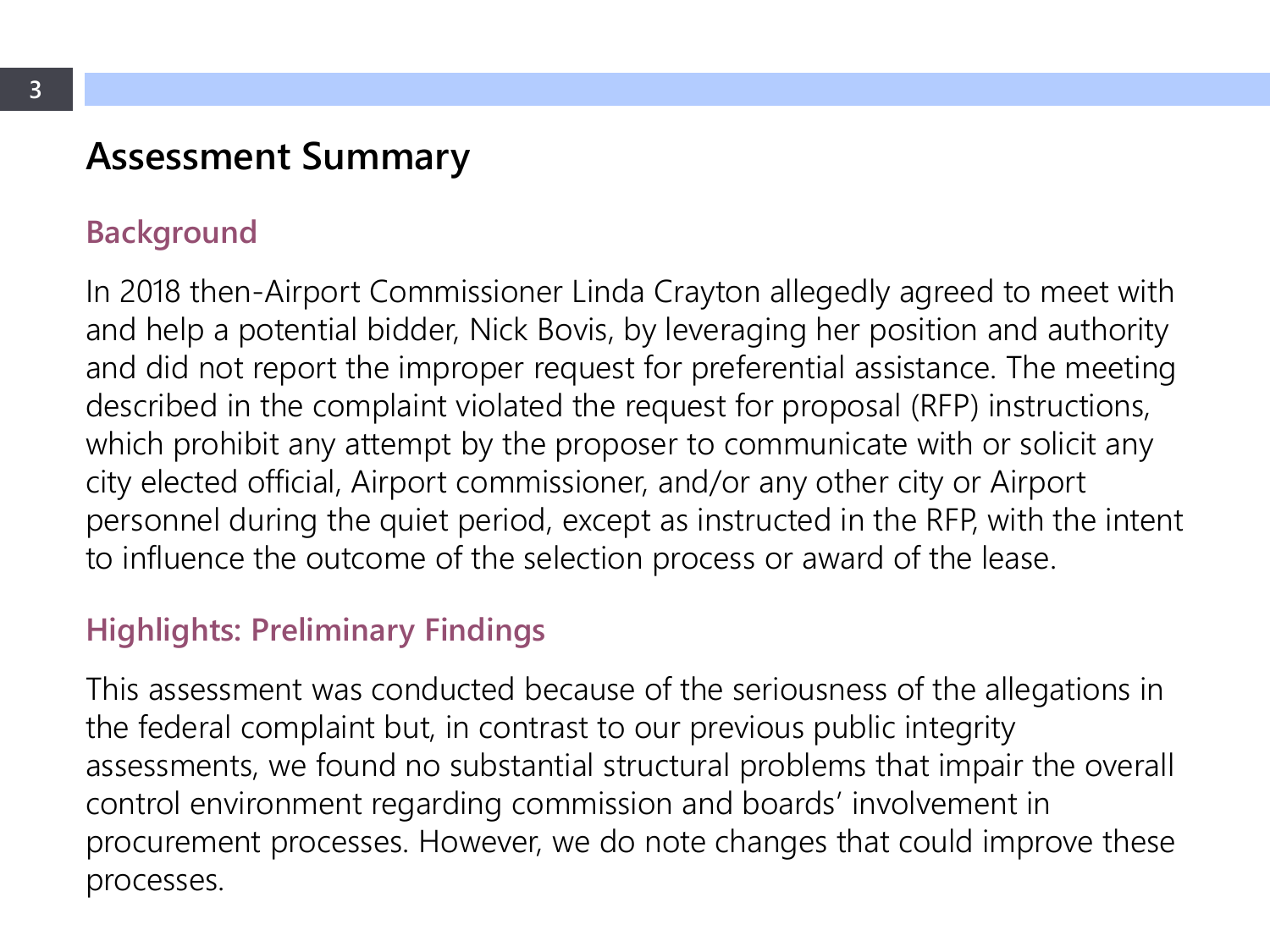### **Assessment Summary**

- Although the criminal complaint states that during the meeting Ms. Crayton claimed she could influence the contract award process, the Airport confirmed that commissioners have no direct contact with Revenue Development and Management staff. Also, the identities of evaluation panelists are kept confidential, so a commissioner would not have been able to influence them.
- Of surveyed city commissions/boards and the TJPA, the Airport\* and the San Francisco Municipal Transportation Agency's Board of Directors have separate policies prohibiting communications with potential bidders. All of the surveyed organizations' RFPs contain instructions that prohibit potential bidders from contacting any member of the organization. Every city department has a statement of incompatible activities that applies to commissioners or directors and prohibits giving selective assistance to bidders or proposers, but none of these documents prohibits selective assistance to *potential* bidders or proposers, such as Mr. Bovis.

\* The Airport adopted and implemented its Competitive Selection Process Communications Policy on December 19, 2020.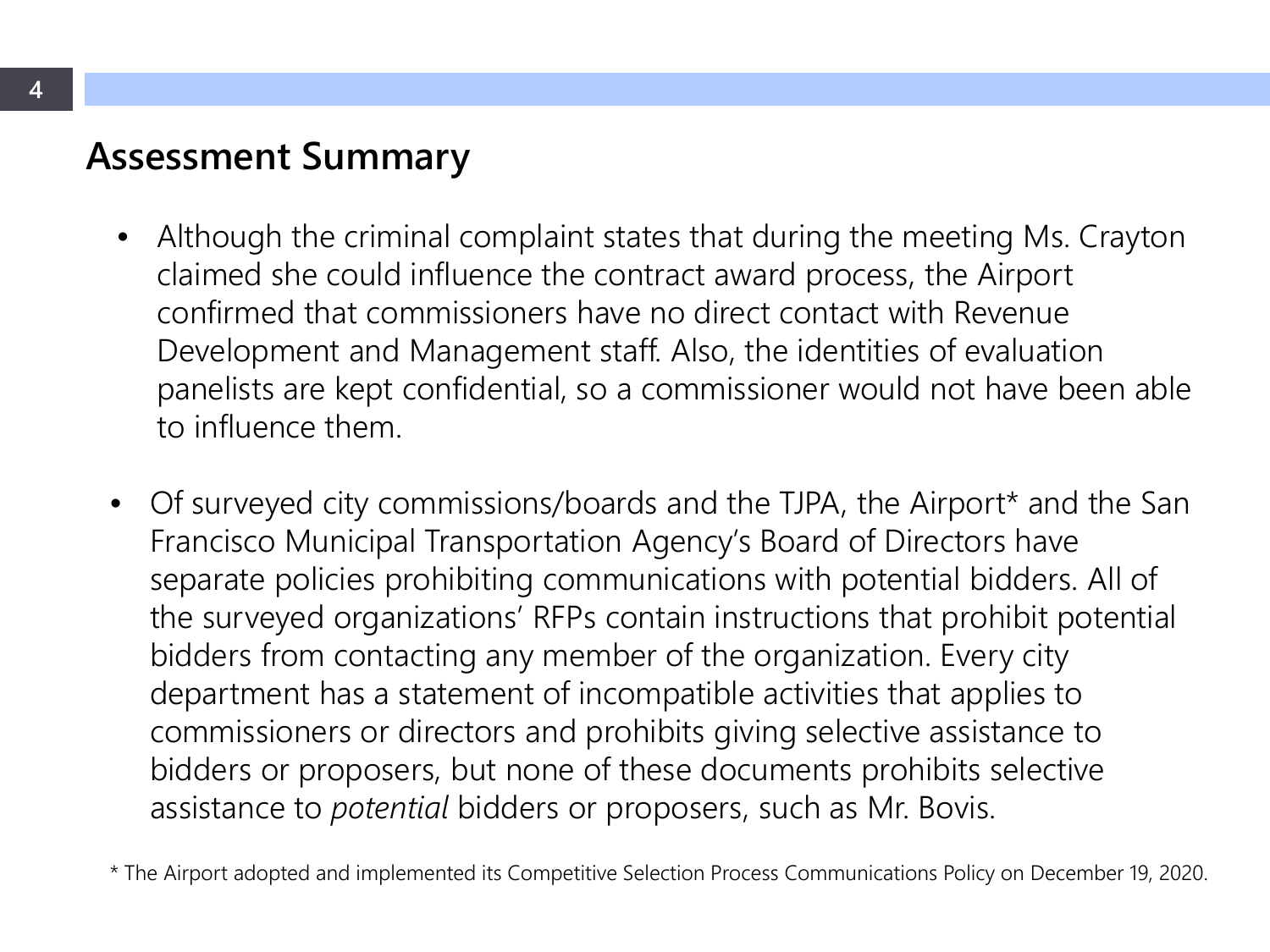### **Background on the Public Integrity Investigation**

The City Attorney's Office (City Attorney) is leading the investigation into alleged wrongdoing by city employees outlined in criminal charges brought by the U.S. Attorney's Office against:

- Mohammed Nuru, former director of San Francisco Public Works
- Nick Bovis, owner of Lefty's Grill and Buffet and other restaurants
- Sandra Zuniga, former director of the Mayor's Office of Neighborhood Services
- Florence Kong, former member of the Immigrant Rights Commission
- Balmore Hernandez, chief executive of engineering firm AzulWorks, Inc., a company with large city contracts
- Wing Lok "Walter" Wong, building permit expediter and owner of several entities that do business with the City
- Alan Varela and Bill Gilmartin, officers of ProVen Management, Inc.
- Paul Giusti, former group government and community relations manager for Recology
- Harlan Kelly, Jr., former general manager of the San Francisco Public Utilities Commission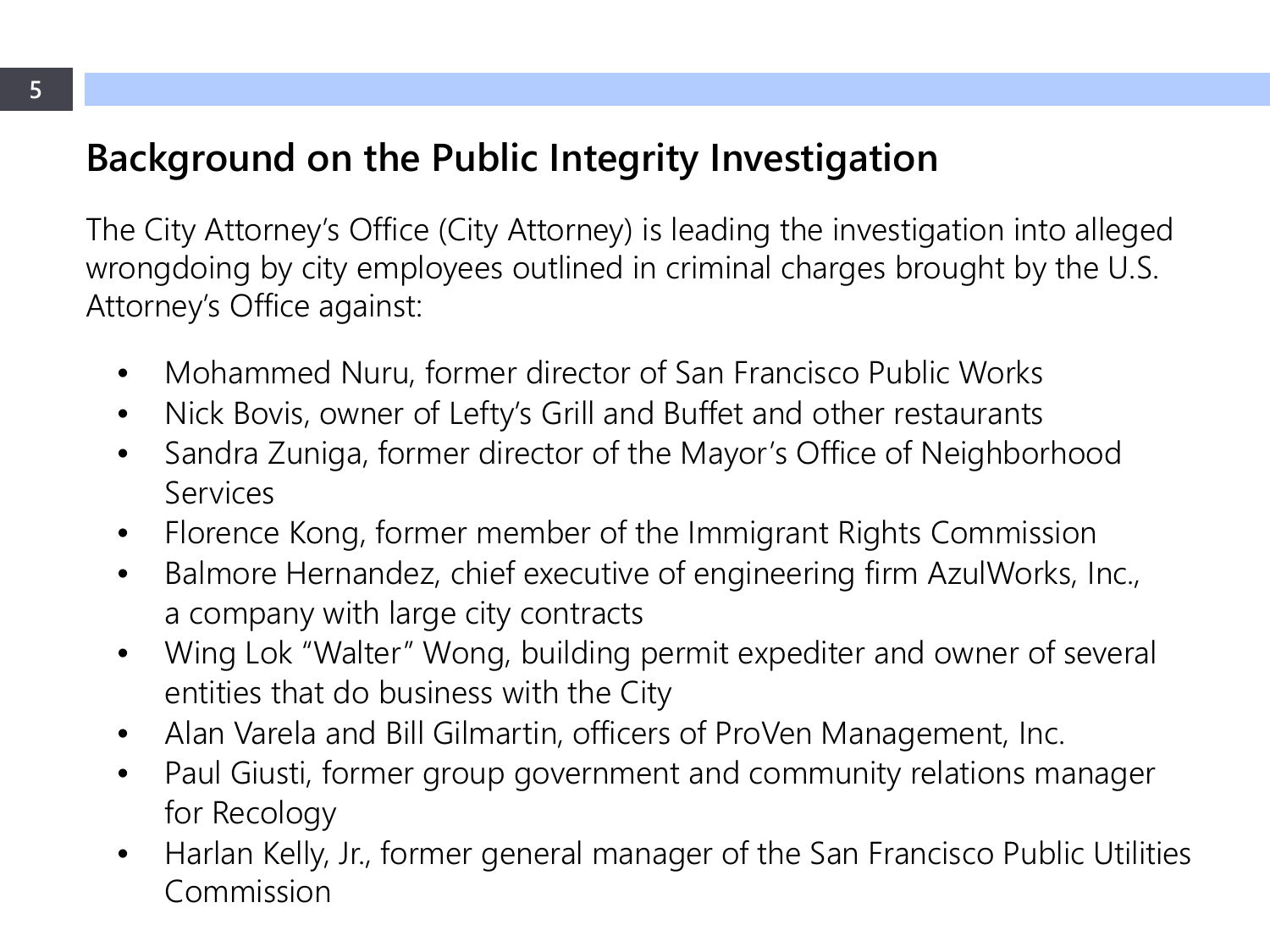#### **Background on the Public Integrity Investigation** *(continued)*

Mr. Bovis and Mr. Wong have pled guilty to schemes to defraud the City using bribery and kickbacks. Mr. Wong admitted to conspiring with Mr. Nuru and other unnamed city officials since 2004. Both are now cooperating with the ongoing federal investigation. Also, Mr. Hernandez has pled guilty and will cooperate, and Ms. Kong has pled guilty to providing bribes to Mr. Nuru.

Beyond involving those facing criminal charges, the investigation led Tom Hui, then the director of the Department of Building Inspection, to resign in March 2020 because of evidence showing he had accepted improper gifts, violated city law by giving preferential treatment to a developer and a permit expediter, and abused his official position to help his son and his son's girlfriend obtain city jobs.

The City Attorney has focused its investigation on misconduct by current and former city employees and any remedies for specific decisions or contracts tainted by conflicts of interest or other legal or policy violations.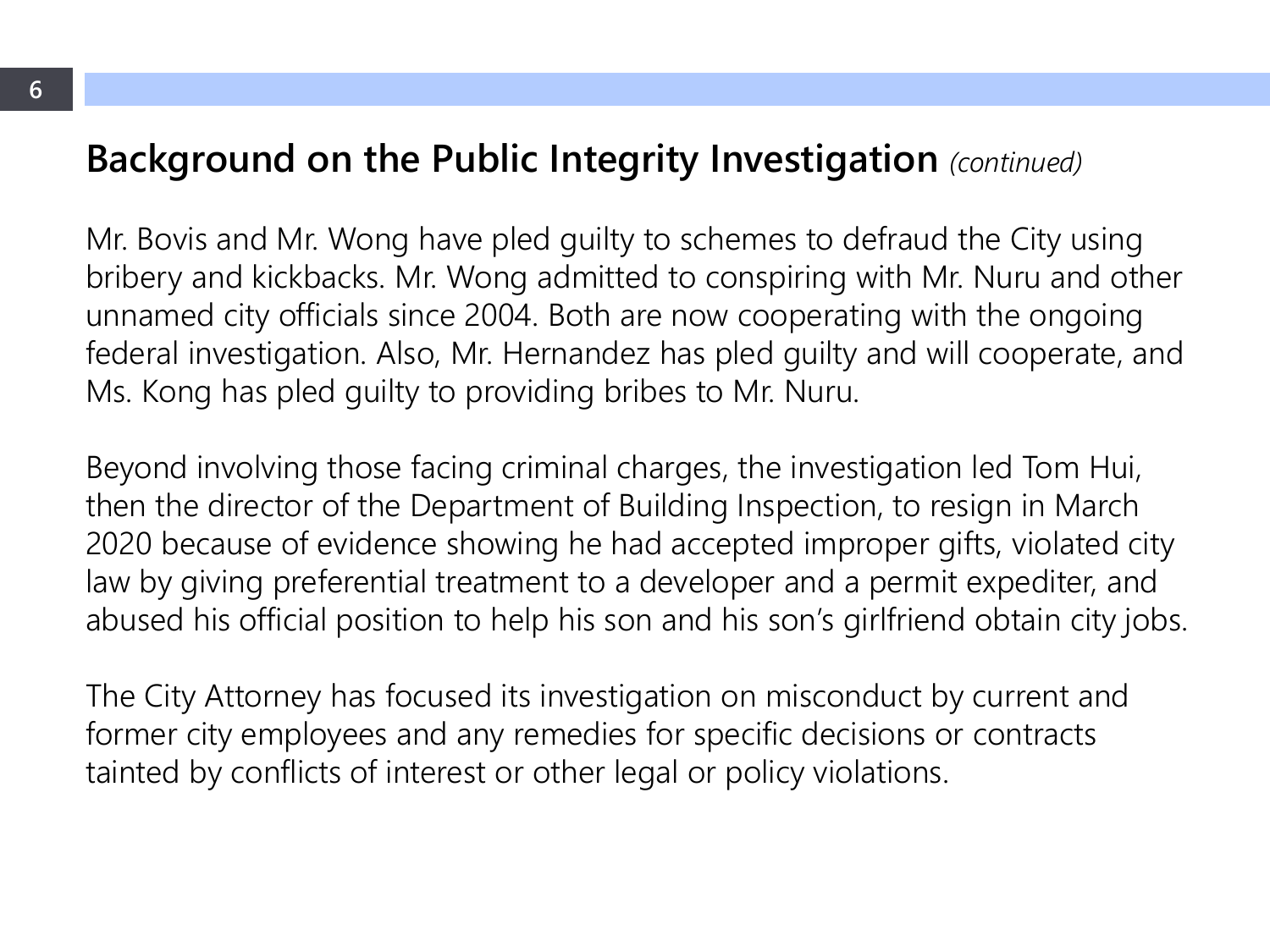#### **The Criminal Complaint Against Mr. Nuru and Mr. Bovis**

The FBI affidavit in support of the criminal complaint alleges that Mr. Nuru and Mr. Bovis tried to bribe Airport Commissioner Crayton in exchange for assistance in obtaining a city lease at San Francisco International Airport for a company of Mr. Bovis. The affidavit details recorded conversations between Mr. Nuru, Mr. Bovis, Ms. Crayton, confidential sources, and undercover agents at a dinner meeting discussing the possibility of Ms. Crayton securing the Airport Commission's votes to grant Lease #5 to Mr. Bovis and his investors. The affidavit alludes to the fact that Mr. Nuru and Ms. Crayton had a relationship when Mr. Bovis states she told him "Nuru has never asked her for any favors before so whatever he wants because he does a lot of things for her." According to the affidavit, at the April 2018 meeting Mr. Bovis explained to the undercover agents that Ms. Crayton controls the Airport Commission and knows "the vote before the Commission make the decision on Airport bids." The affidavit states that allegedly **Ms. Crayton said she would check to make sure the lease was not promised to others, would find out who will be on the selection committee, and "do everything I can" to assist Mr. Bovis in securing the lease.** 

The complaint also notes that **Mr. Nuru** was the chair of the TJPA and **allegedly used this position to try to secure a desirable lease for Mr. Bovis in the Transbay Transit Center in exchange for benefits provided by Mr. Bovis but was unsuccessful.**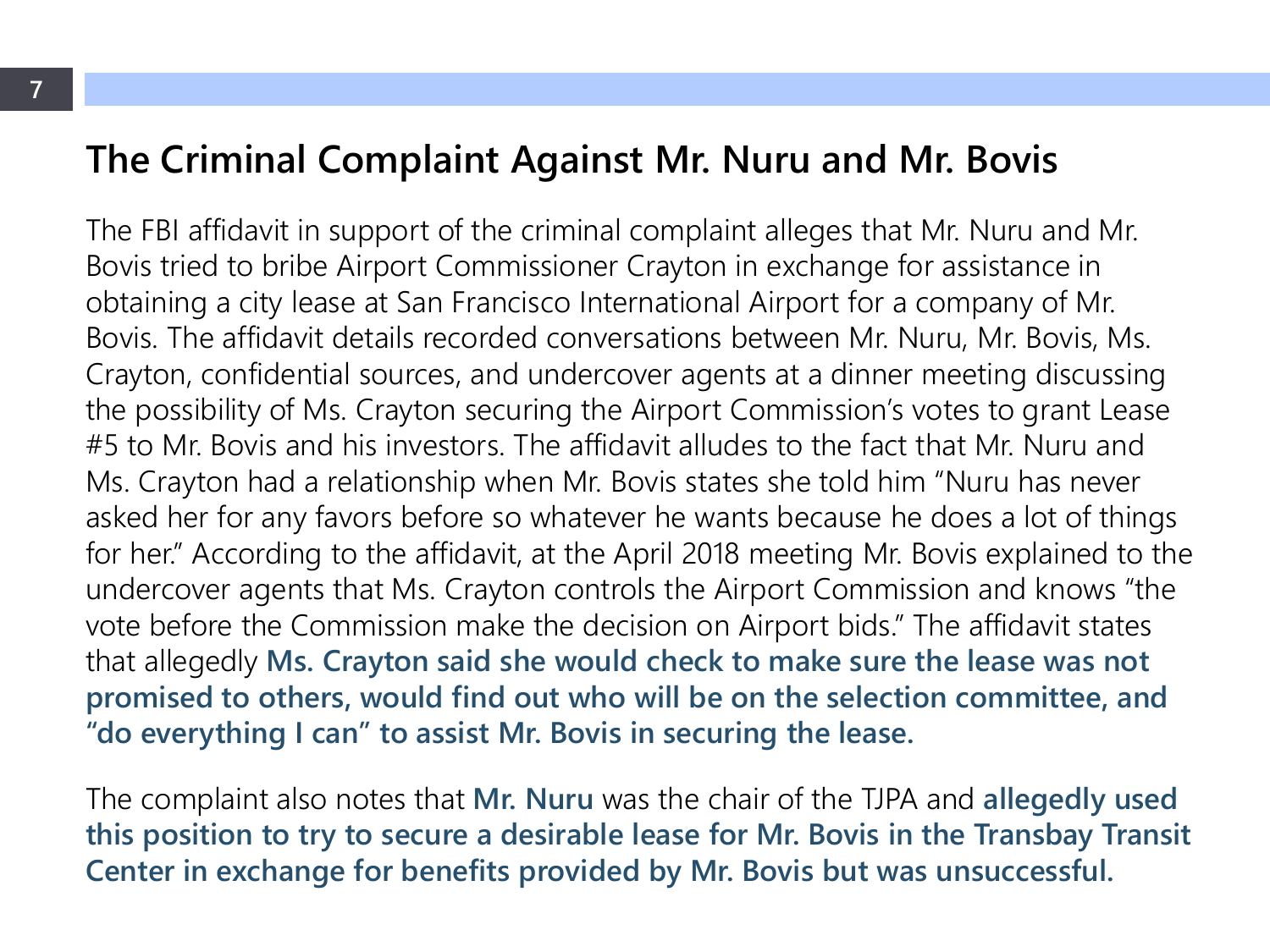### **Background on the Airport Commission**

The Airport Commission is the policy body that oversees San Francisco International Airport as a city department. The Airport director is the chief executive officer of the department and has full power and authority to administer the Airport's affairs.

The Commission is made up of five members appointed by the mayor to staggered four-year terms. There is no limit on the number of terms that can be served. Mayor Breed has appointed two commissioners who are serving their first term, reappointed two commissioners, and one commissioner's term expires in 2021. Under the San Francisco Charter, Section 3.100(18), the Board of Supervisors may reject mayoral appointments. Of the three long-serving Airport commissioners, each has been on the Commission for at least 14 years. Former Commissioner Crayton served from 1996 until 2020.

The Commission's purpose is to formulate, evaluate, and approve goals, objectives, plans, and programs, and set policies for the Airport. It also awards contracts and leases. The Commission may not—nor may its members—interfere with the Airport director's day-to-day management of the Airport's administrative affairs.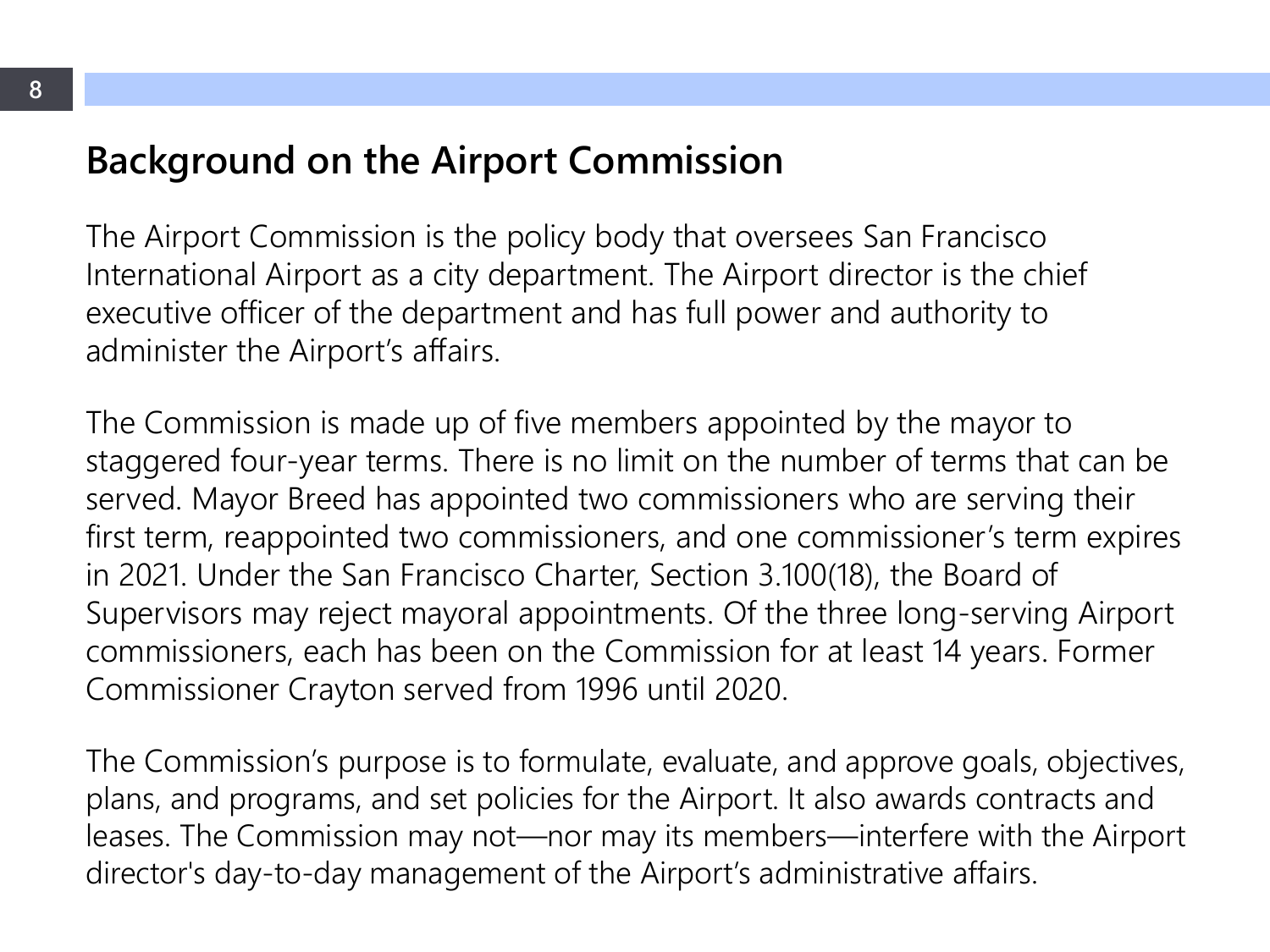### **Airport Revenue Development and Management's Contract Award Functions**

As a unit of the Airport's Commercial Division, Revenue Development and Management (RDM):

- Manages the use and leasing activities of concessionaires and related businesses on Airport property.
- Develops, implements, and administers proposals for use, bid packages, leases, permits, and other documents related to the Airport's concession property rental.
- Obtains required approvals from the Commission and Board of Supervisors for concession tenant revenue contracts.
- Is the primary contact for concession tenants.

Revenue contracts are agreements between the City and suppliers that generate income for the City. The City's financial system is not yet configured to store revenue contract information but should be. Historically, departments have used their own websites and subsystems for departmental revenue contracts.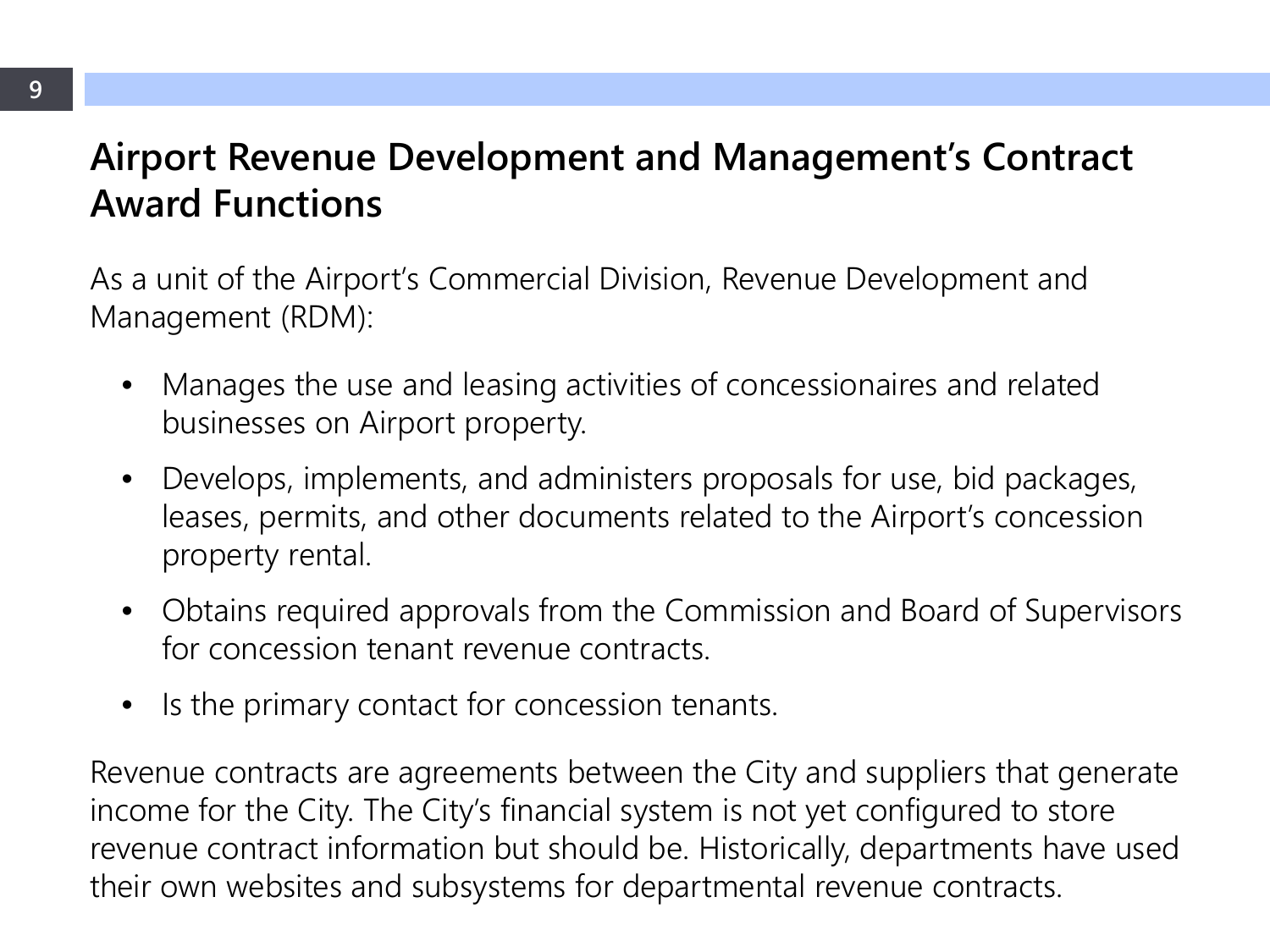### **RDM Competitive Solicitation Requirements at the Airport**

The San Francisco Administrative Code, Section 2A.173, requires that concessionaires at the Airport be chosen through a competitive solicitation and selection process. According to RDM, it complies with this requirement by:

- Issuing RFPs as a standard practice to select tenants for retail and food and beverage concessions.
- Relying on its established concession program and continually seeking new concessions to maximize goods and services available to passengers. These concessions offer goods and services including:
	- o Retail (shops selling items to meet travelers' needs)
	- o Food and beverage
	- o Rental cars
	- o Services such as banking, currency exchange, and luggage carts

Also, contracts with anticipated revenue of \$1 million or more are subject to additional review and approval by the Board of Supervisors per the San Francisco Charter, Section 9.118(c).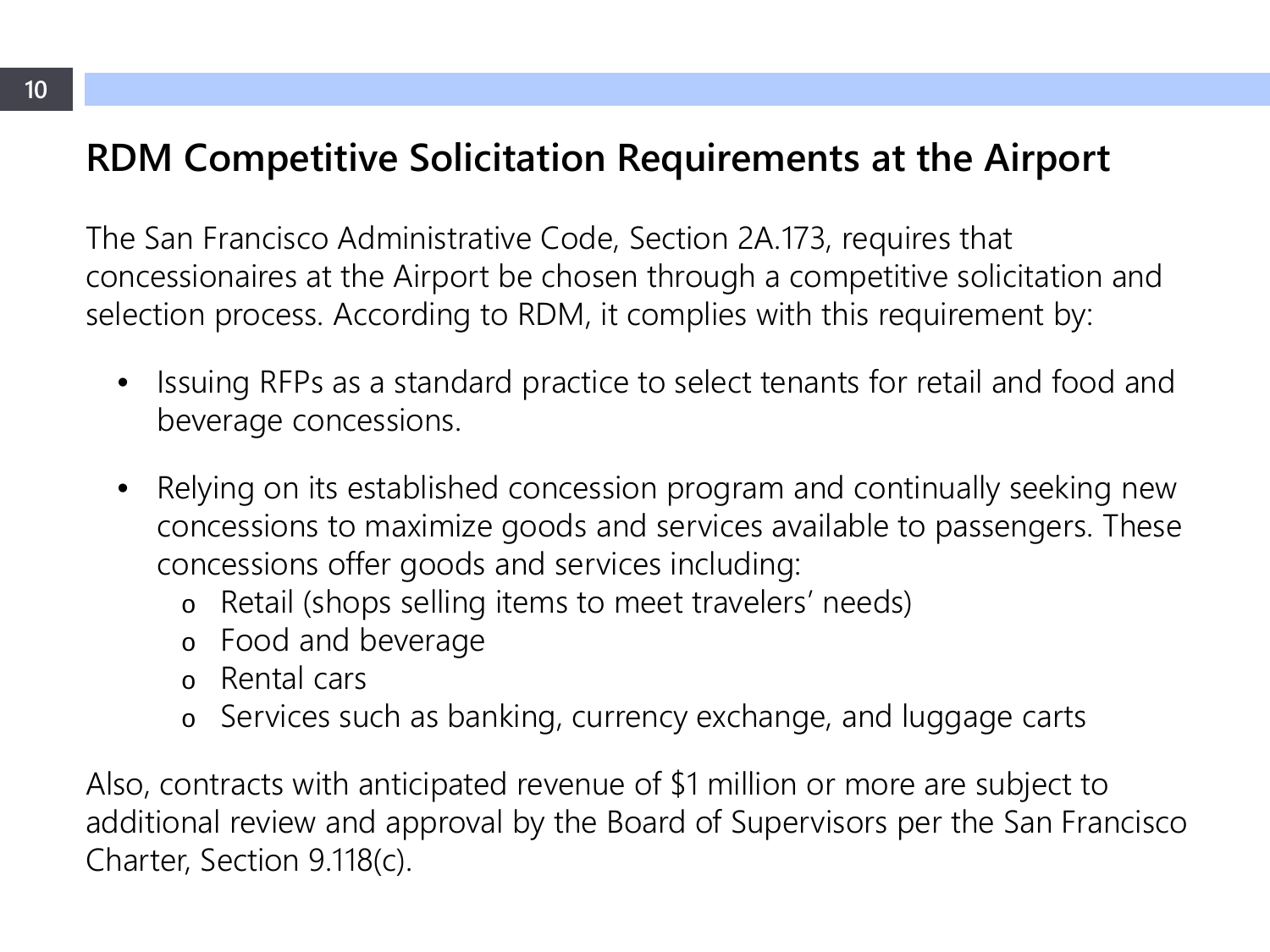### **Summary of Airport Concession Agreements** *(continued)*

From July 1, 2015, through August 21, 2020, the Airport Commission awarded 99 concession agreements.

| <b>Category</b>   | <b>Number</b><br><b>of</b><br>Agreements | <b>Year Awarded</b> |          |                 |                |                 | Average         | <b>Minimum</b>       |
|-------------------|------------------------------------------|---------------------|----------|-----------------|----------------|-----------------|-----------------|----------------------|
|                   |                                          | 2015-16             | 2016-17  | 2017-18         | 2018-19        | 2019-20         | Term<br>(Years) | Annual<br>Guaranteeb |
| Retail            | 41                                       | 3                   | 3        | 12 <sup>a</sup> | 17             | 6               | 6.9             | \$57,190,905         |
| Food and Beverage | 45                                       | 14                  | 9        | $\overline{4}$  | 11             | 7               | 8.6             | 15,015,736           |
| Rental Car        | 4                                        | $\overline{0}$      | $\Omega$ | $\overline{0}$  | 4              | $\overline{0}$  | 5.0             | 47,166,392           |
| Service           | 9                                        | $\overline{2}$      | $\Omega$ | 5               | $\overline{2}$ | $\overline{0}$  | 4.1             | 3,838,500            |
| <b>Total</b>      | 99                                       | 19                  | 12       | 21              | 34             | 13 <sup>c</sup> | 7.3             | \$123,211,533        |

<sup>a</sup> One retail lease was rescinded because the owner retired and sold the business.

- <sup>b</sup> Minimum Annual Guarantee (MAG) is the minimum rent/fee the tenant is required to remit to the Airport per agreement year. Most agreements have multiyear terms. The Airport's revenue per agreement may exceed the MAG because most agreements also include a percentage rent provision.
- c Since January 1, 2019, city departments have been required to submit Form SFEC-126f2 to the Ethics Commission for any proposal with anticipated revenue of \$1 million or more. For fiscal year 2019-20, the Airport was required to submit this form for 12 of the 13 concession agreements executed and obtain the Board of Supervisors' approval.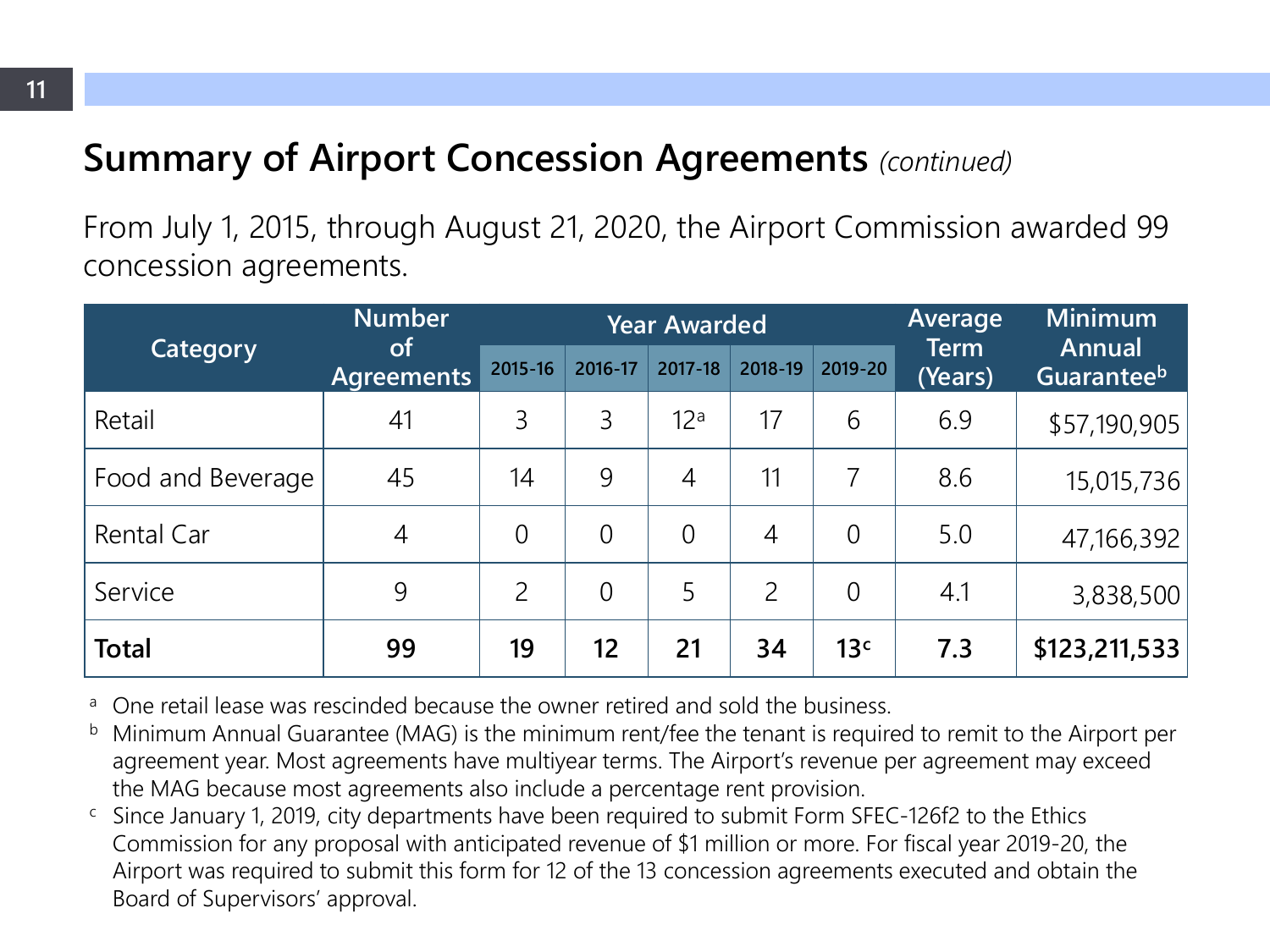### **The Airport Commission's Involvement in RDM's Contract Award Process**



Airport staff presents before Commission to get contract award approval to proceed.

- 1 The RDM director must file Form SFEC-126f2 with the Ethics Commission within 30 days of receipt of the proposal if the RFP has anticipated revenue of \$1 million or more.
- <sup>2</sup> Contracts with anticipated revenue of \$1 million or more also require the Board of Supervisors' approval per the San Francisco Charter, Section 9.118. Within 5 days of contract award approval, city elective officers who approve the contract must file Form SFEC-126f4 with the Ethics Commission.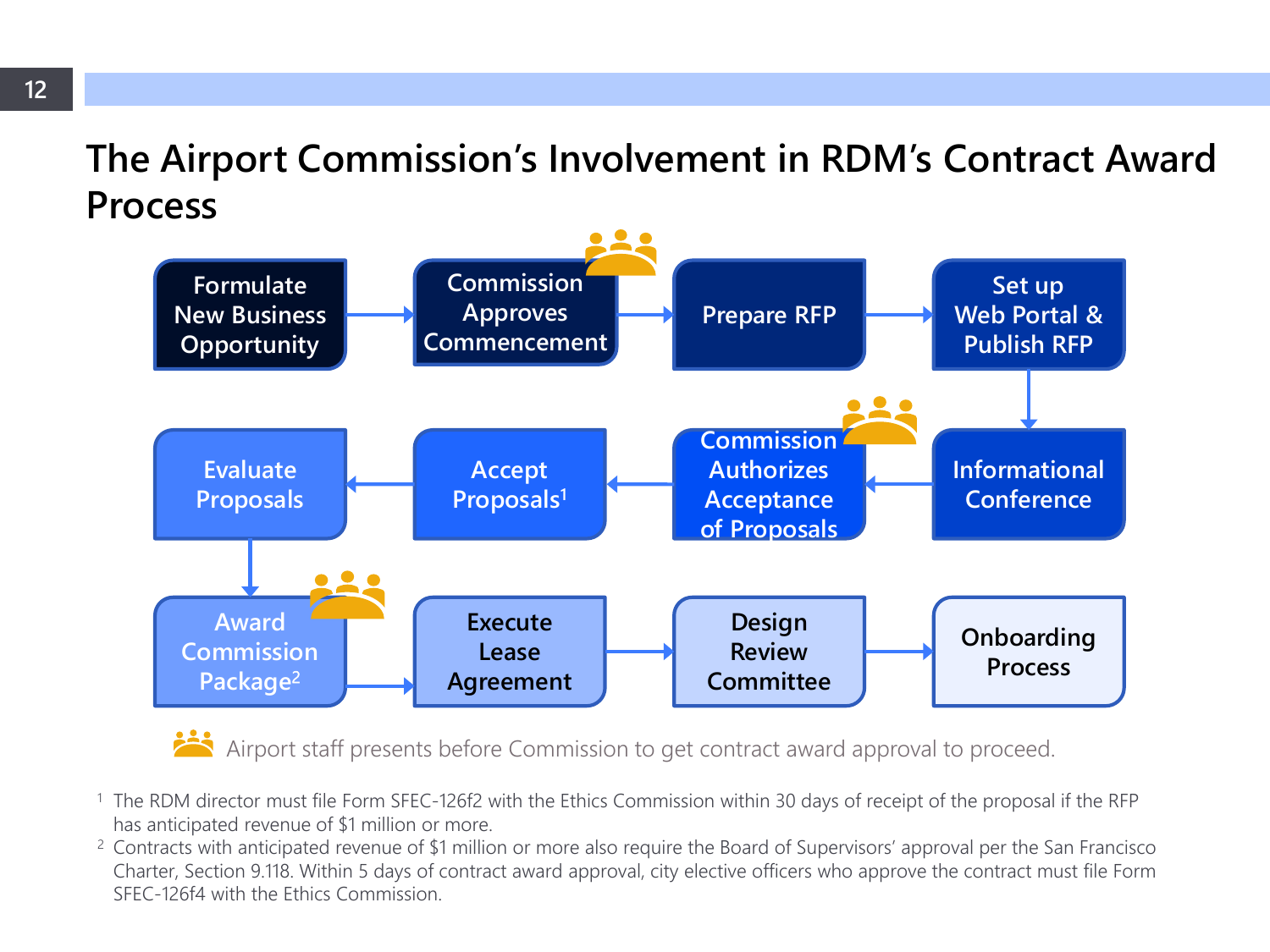### **The Airport Commission's Involvement in RDM's Contract Award Process** *(continued)*

The Commission is notified of Airport lease solicitations from the pre-proposal stage to the final stage of lease award. According to RDM, its staff obtains Commission approval at the following decision points:

#### **1. RFP Commencement**

RDM submits a leasing opportunity package to the Commission to seek its approval to "Commence Proposal/Bid Process" for proposed terms and qualifications and to allow RDM to hold an informational conference.

#### **2. After Informational Conference/Accept Commission Package**

RDM updates the Commission on any comments and recommendations from the informational conference. The Commission then approves the final minimum qualifications and business terms and authorizes RDM to accept proposals/bids for the lease.

#### **3. Lease Award**

After evaluating the qualifying proposals/bids, RDM submits the results to the Commission to formally award the lease.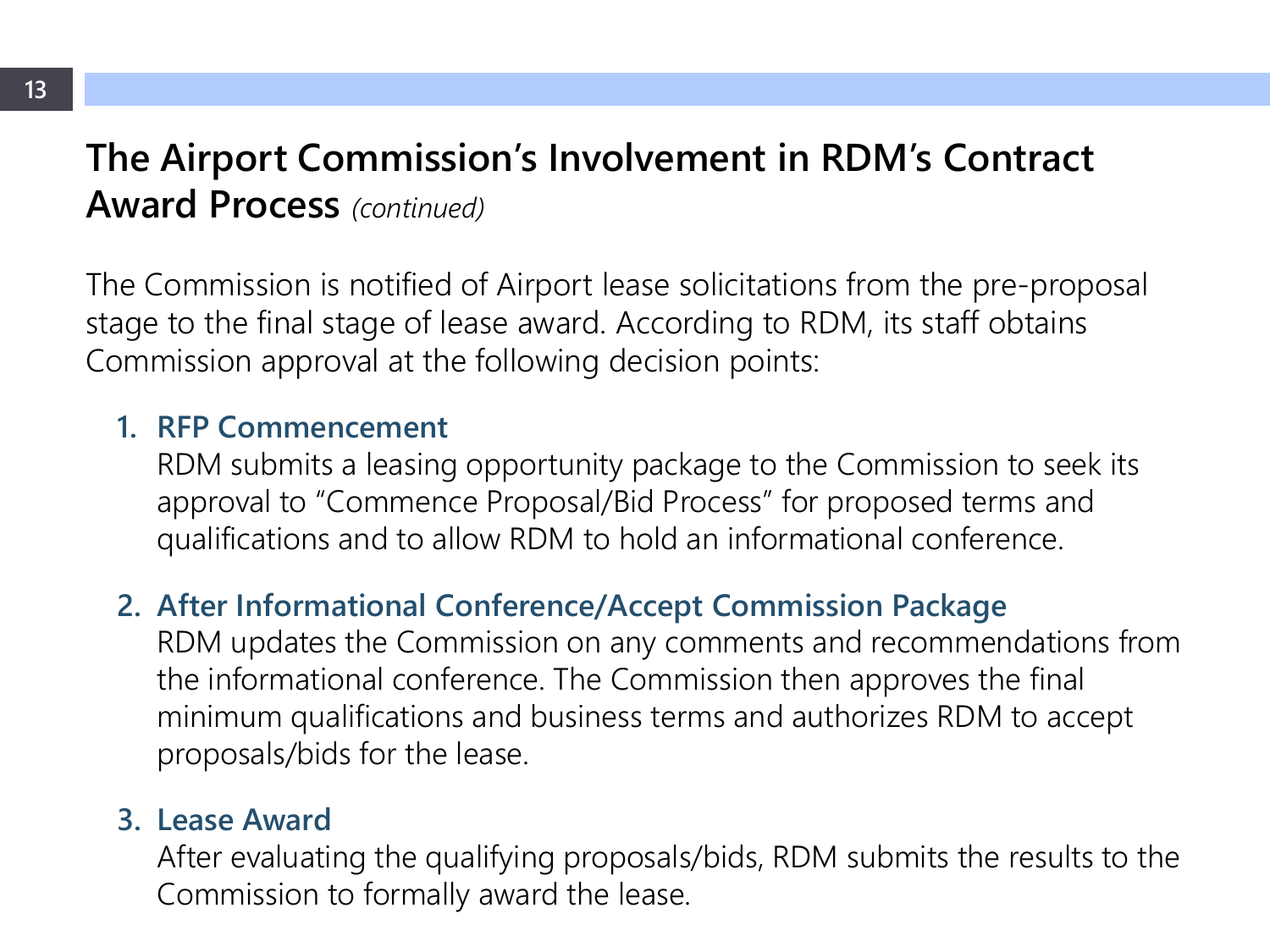#### **Concession Leases Awarded Based on Solicitation Results**

#### Preliminary Finding:

Despite Ms. Crayton's alleged assurances to Mr. Bovis, the Airport did not award Lease #5 (or any other lease during this solicitation) to him—nor could it have because Mr. Bovis did not ultimately submit a proposal. **The concession lease (Lease #5) was awarded to a bidder based on the results of the competitive solicitation process.**

Moreover, Ms. Crayton would not have had the opportunity to ensure Mr. Bovis was awarded Lease #5. According to the Airport's director of RDM, Airport commissioners have no direct contact with RDM staff administering solicitations or with solicitation panelists. Also, the identities of evaluation panelists are kept confidential, so Ms. Crayton could not have influenced them because she was not allowed to know who they were.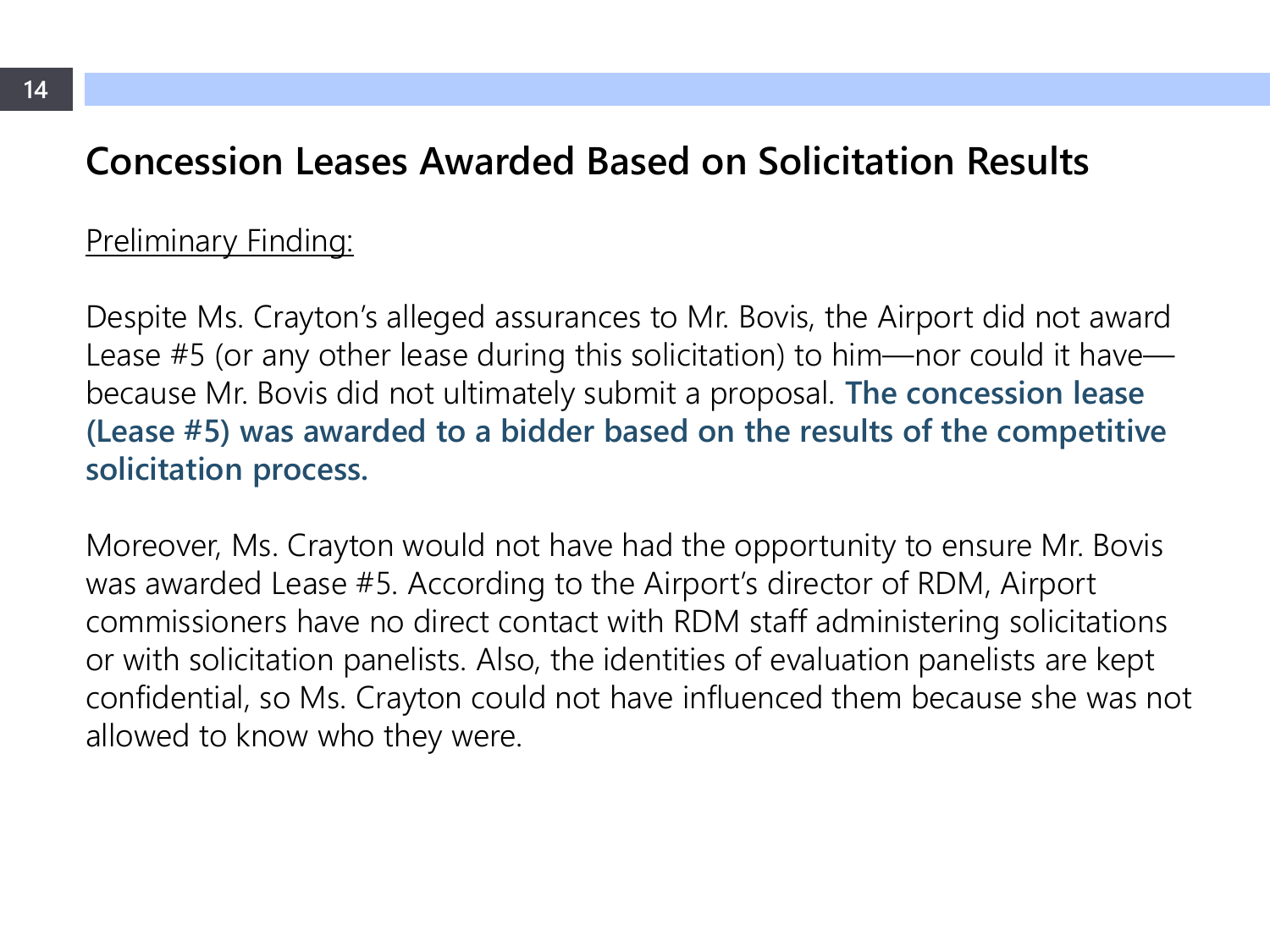#### **Concession Leases Awarded Based on Solicitation Results** *(continued)*

The July 2019 audit report, *The Airport Complied With Solicitation Procedures for Concession Leases but Can Better Track Small and Local Business Participation,* found that Airport's solicitation process complies with city and departmental rules and regulations. The audit:

- Assessed the competitive solicitation process used to select tenants for food and beverage and retail concession leases at the Airport.
- Concluded that the Airport properly administers the solicitation process in accordance with city policy and procedures and grants concession leases in accordance with departmental policies for food and beverage and retail concession leases.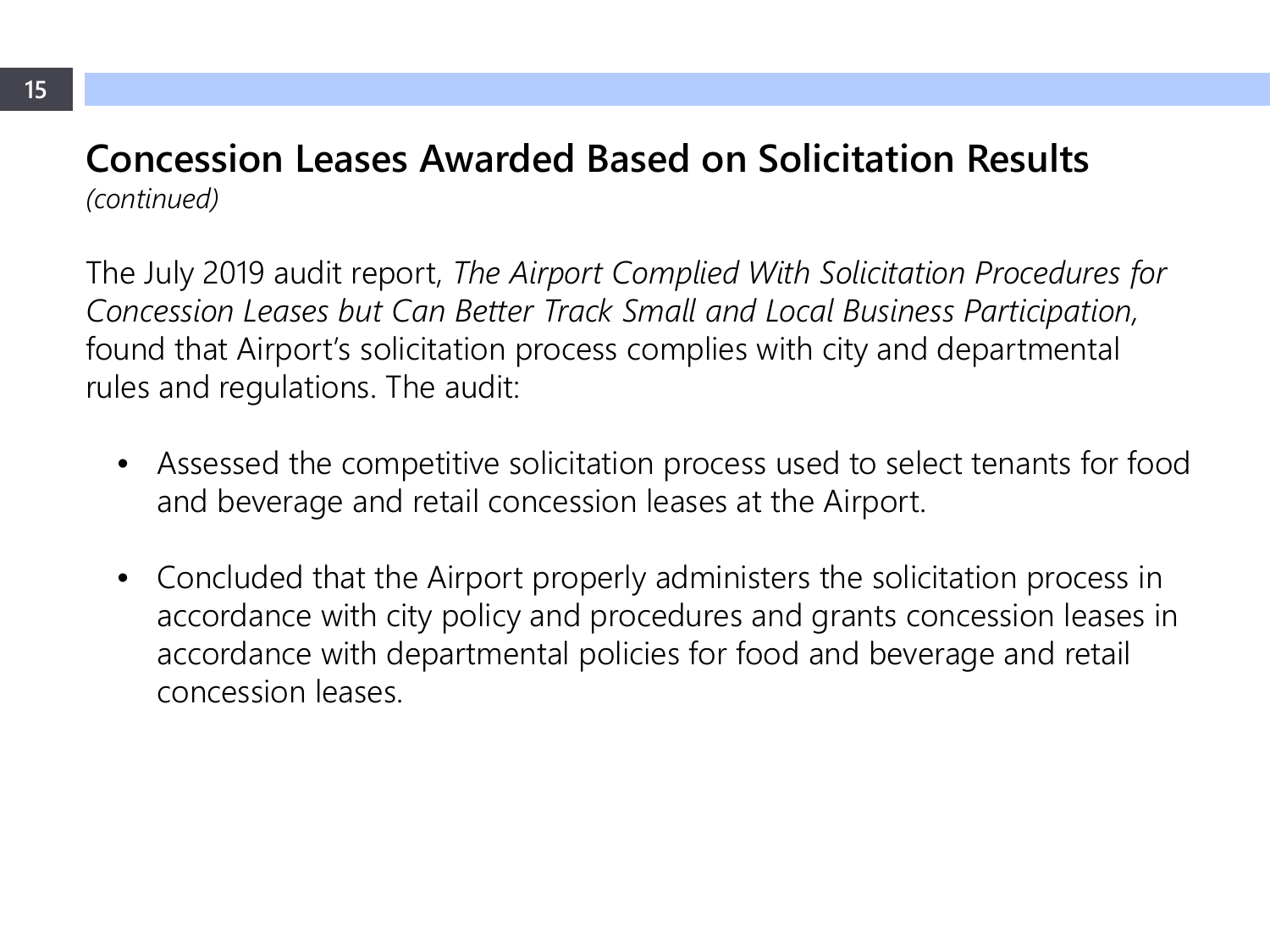#### **Concession Leases Awarded Based on Solicitation Results**  *(continued)*

#### **Preliminary Finding:**

#### **Based on the 2019 audit and this review, Airport concession leases are awarded based on evaluation results from the competitive solicitation process.**

Beyond the findings of our 2019 audit, this review found further evidence that the Airport awards concession leases based on its evaluation of proposals as part of the competitive solicitation process, including:

- From July 1, 2015, through August 21, 2020, Airport records show that the Airport Commission awarded 99 concession agreements as recommended by RDM through its competitive solicitation process and evaluation results; the Commission did not reject any of the recommended proposers RDM submitted.
- According to the Airport's former chief business and finance officer and the current RDM director, during their tenures the Commission did not reject a lease award proposed by the evaluation team based on the competitive solicitation process. *(The former chief business and finance officer held the position for 30 years. The RDM director has held that position for 13 years.)*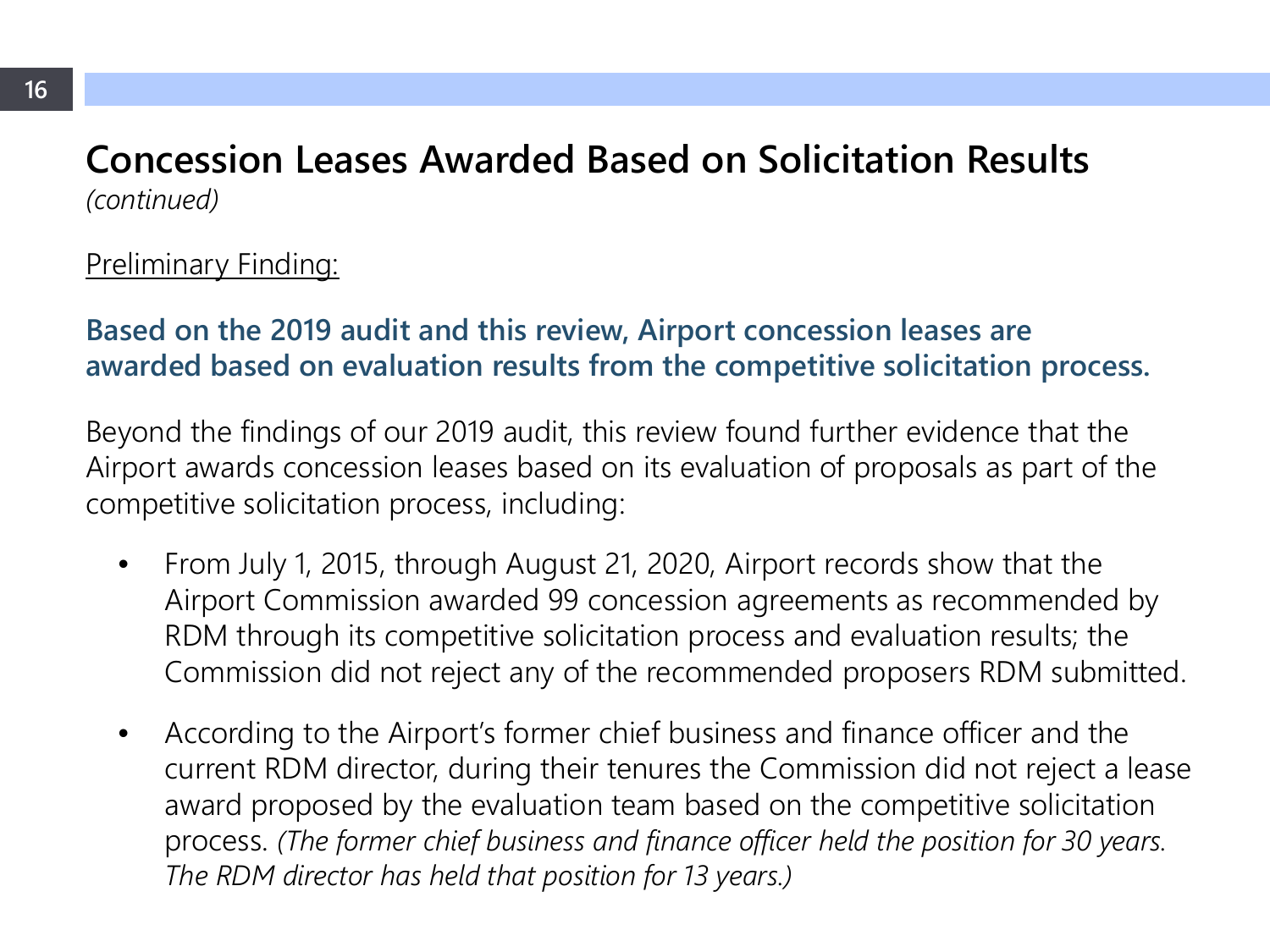### **Evaluation Panels for Solicitations**

According to the criminal complaint, confidential sources mentioned they previously had lost bids for restaurants at the Airport. Ms. Crayton allegedly stated she would have to make sure she had "everyone onboard" and would find out who would be on the selection committee.

#### **Preliminary Finding:**

#### **Airport commissioners are appropriately excluded from participating in the selection process for evaluation panels.**

• Successful proposers are selected based on final scores evaluated by the RFP evaluation panel. The panels are generally made up of other Airport division staff and may include industry professionals or staff from another airport. RDM staff selects the panelists; the Airport Commission is not involved in the selection process. According to the Airport's former chief business and finance officer, panelists' identities are confidential. Thus, they are not disclosed to commissioners, and only high-level details are shared about panelists' experience. According to the commission secretary, she ensures that panelist names do not appear in the commissioners' package.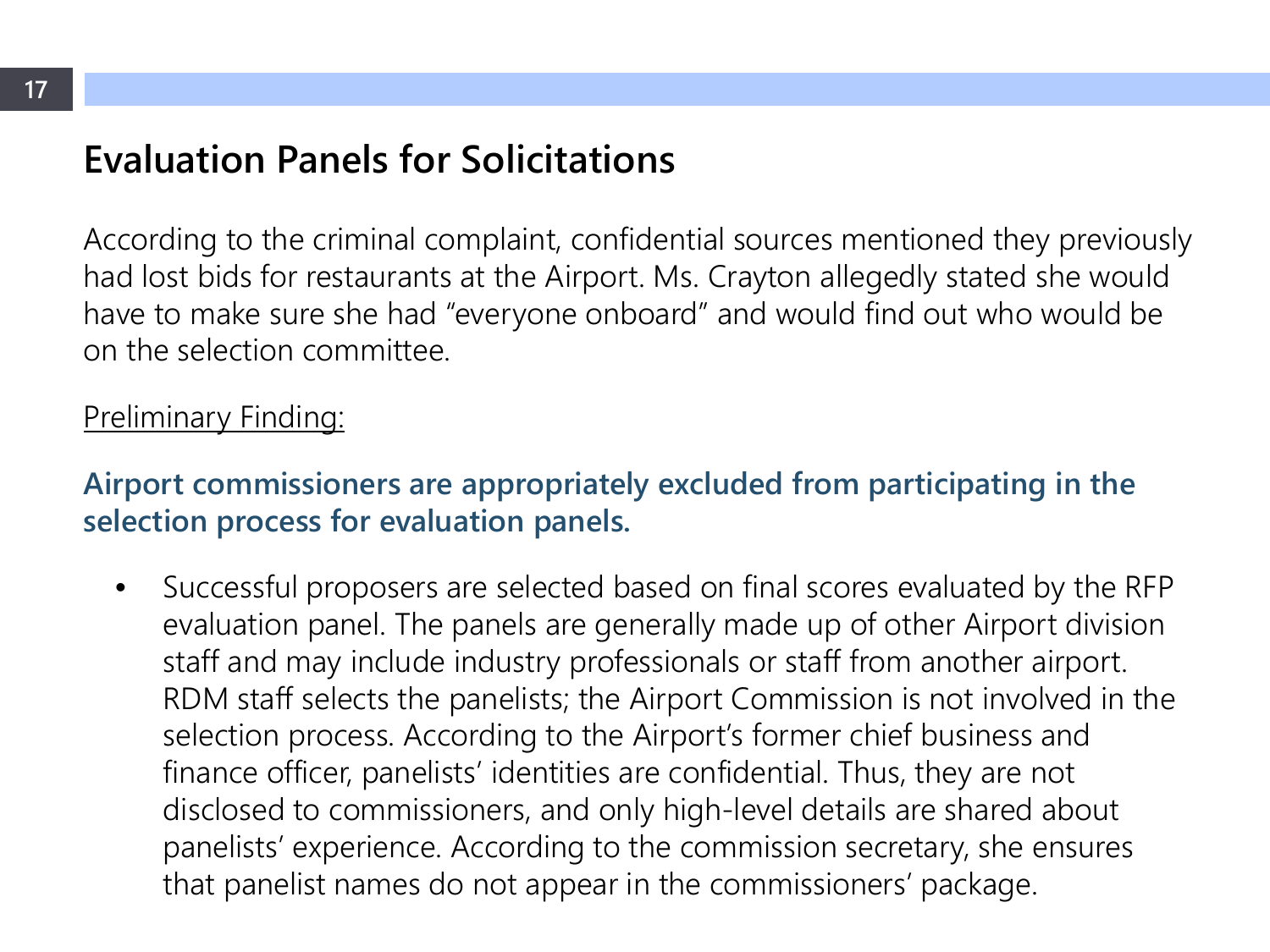### **Former Commissioner Crayton Did Not Report Improper Communications With the Potential Bidder**

According to the criminal complaint, on April 4, 2018, then-Commissioner Crayton had a dinner meeting during which Mr. Nuru and Mr. Bovis sought preferential assistance to obtain a concession lease at the Airport for a business belonging to Mr. Bovis.

#### Preliminary Finding:

**Ms. Crayton allegedly agreed to meet with and help a potential bidder by leveraging her position and authority and did not report the improper request for preferential assistance.** According to the complaint, Ms. Crayton met with a proposer during the "quiet period" related to the RFP for the Terminal 1 food and beverage concession lease. This period, in 2018, began on January 29<sup>th</sup>, the day the RFP was issued, and ended on May 2<sup>nd</sup>, the due date for proposals. The meeting described in the complaint violated the RFP instructions, which prohibit any attempt by the proposer to communicate with or solicit any city elected official, Airport commissioner, and/or any other city or Airport personnel during the quiet period, except as instructed in the RFP, with the intent to influence the outcome of the selection process or award of the lease.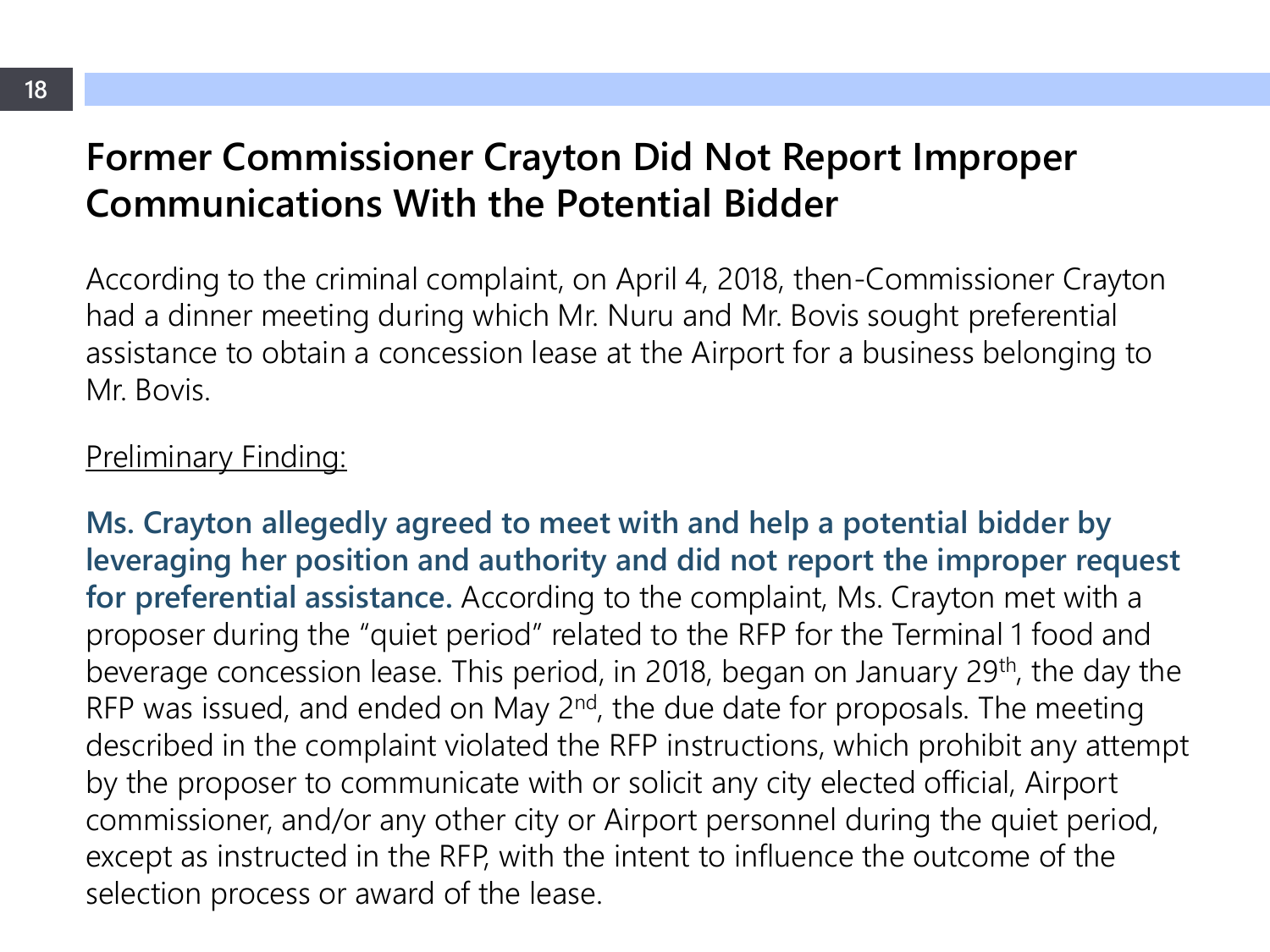### **Former Commissioner Crayton Did Not Report Improper Communications With the Potential Bidder** *(continued)*

#### Preliminary Finding *(continued)*:

According to the Airport, Mr. Bovis ultimately did not submit a proposal for the lease in question. Regardless, Ms. Crayton should have reported the improper request for preferential assistance from a potential bidder and a city official to the City Attorney. She could also have reported it to the Controller's Whistleblower Program and the Ethics Commission. The [Controller's Whistleblower Program](https://sfcontroller.org/whistleblower-program) website states it will respond to specific allegations of administrative wrongdoing by city employees and those who do business with the City.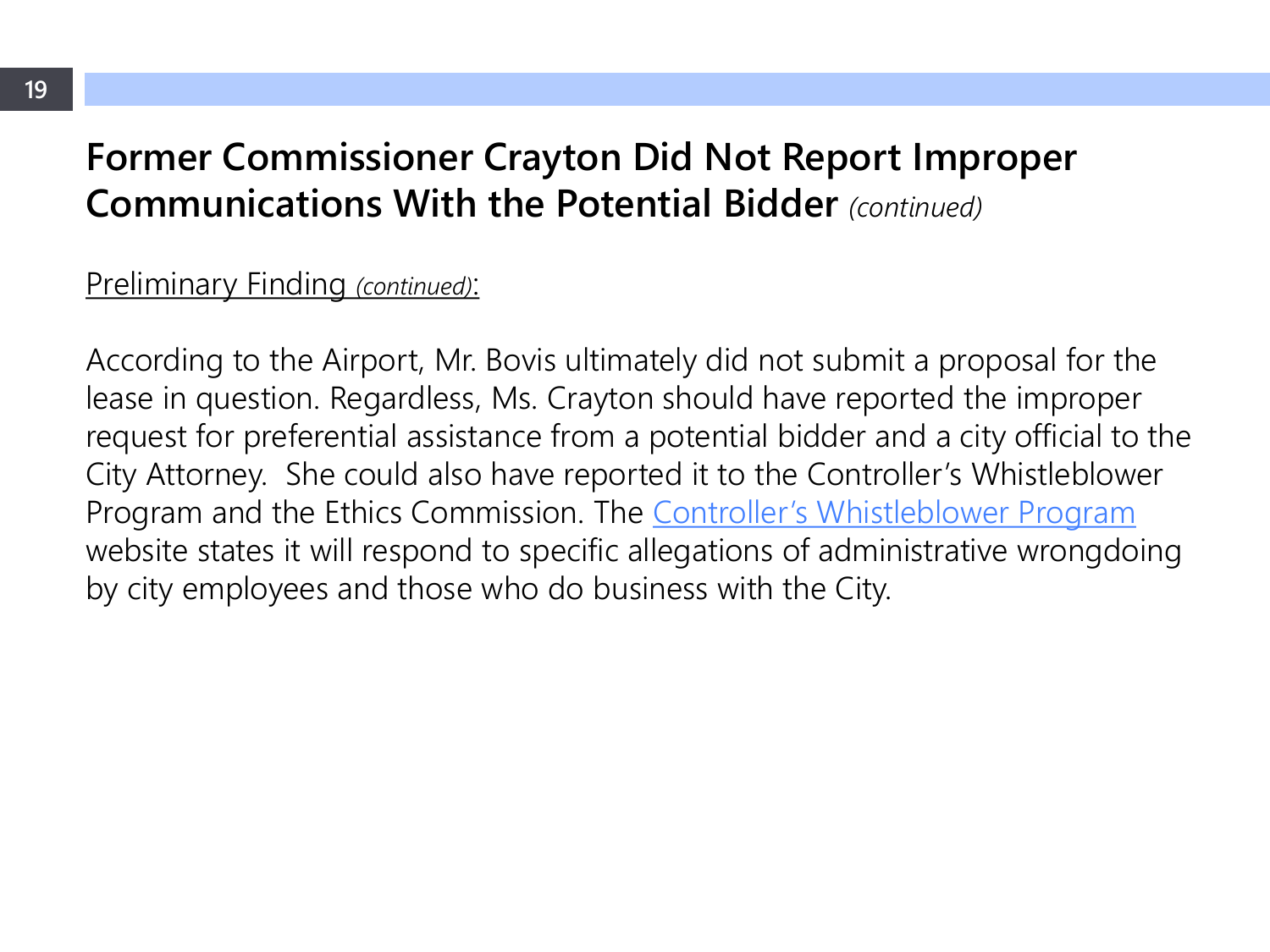### **The Airport's Statement of Incompatible Activities Does Not Expressly Prohibit Ms. Crayton's Actions**

#### Preliminary Finding:

**Ms. Crayton allegedly promised to provide selective assistance to a potential bidder, but the Airport's statement of incompatible activities (SIA) does not prohibit communications with potential bidders and proposers.** The SIA prohibits officers, including commissioners, and employees from knowingly providing selective assistance to individuals or entities in a manner that confers a competitive advantage on a bidder or proposer who is competing for a city contract. As Mr. Bovis did not ultimately submit a bid, Ms. Crayton's alleged actions did not violate the SIA. Yet, these alleged actions are unethical, so should be clearly disallowed.

Departmental SIAs do not universally prohibit knowingly providing selective assistance to individuals or entities that confers a competitive advantage on a *potential* or actual bidder or proposer who competes or may compete for a city contract. To remedy this gap and to ensure the universal application of this rule, the City should codify in the San Francisco Campaign and Governmental Conduct Code some of the major SIA rules, such as those around selective assistance to potential or actual bidders or proposers.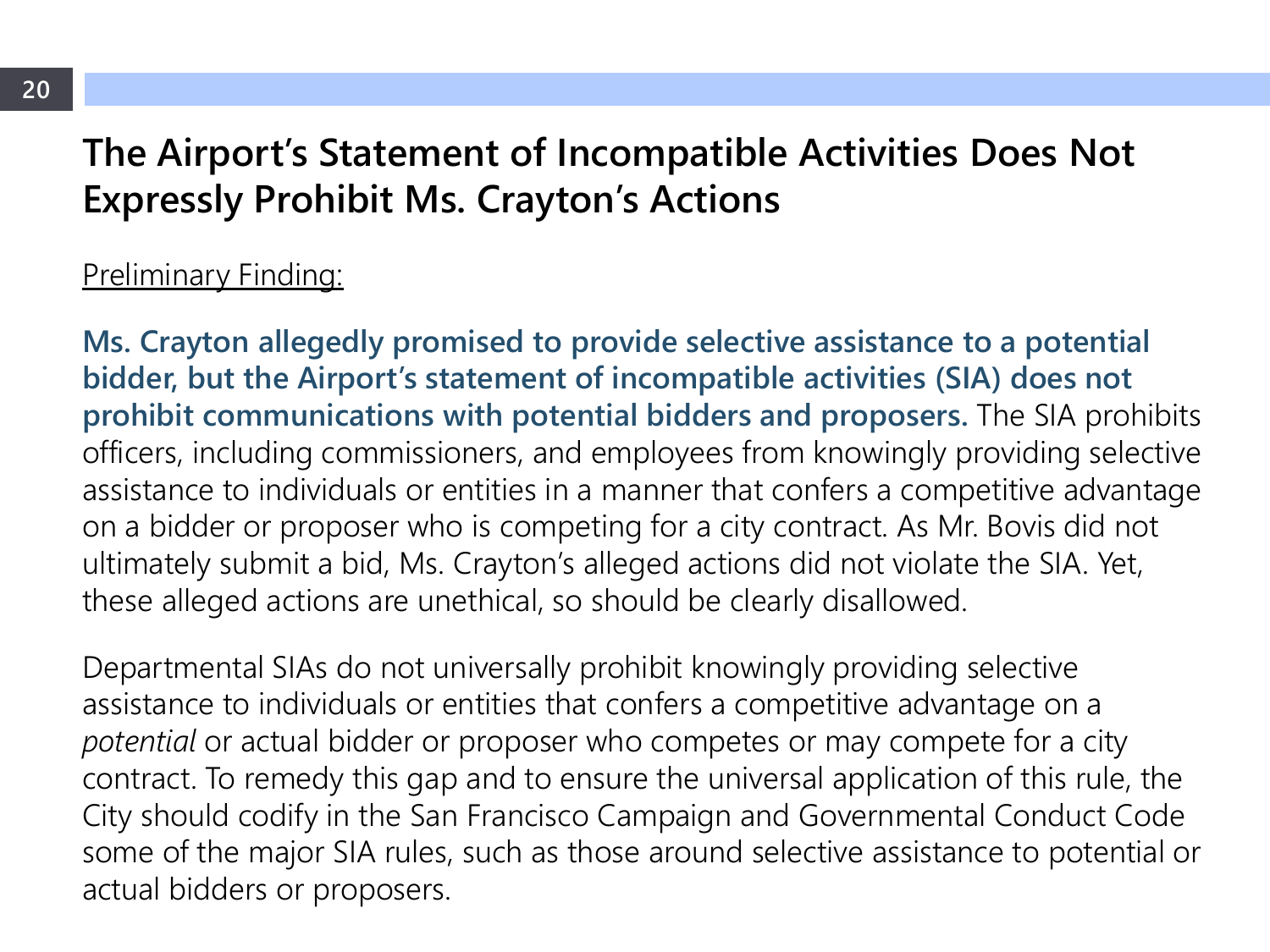### **New Airport Contracting Policies and Procedures**

#### Preliminary Finding:

#### **The Airport has strengthened its contracting policies and continues to make improvements.**

In response to the allegations in the federal criminal complaint and to ensure transparency and further strengthen its competitive solicitation and contracting processes, the Airport reports that it has implemented the following procedural changes:

- Added restrictions on communications by bidders and proposers during the quiet period to all RFPs and Requests for Bid (RFBs). Previously, according to the Airport, RFPs did not specifically designate a quiet period, rather a quiet period has been a longstanding practice.
- On December 19, 2020, adopted and implemented a Competitive Selection Process Communications Policy prohibiting communication with potential and actual proposers during the restricted communications period. This policy supplements the Airport's Statement of Incompatible Activities.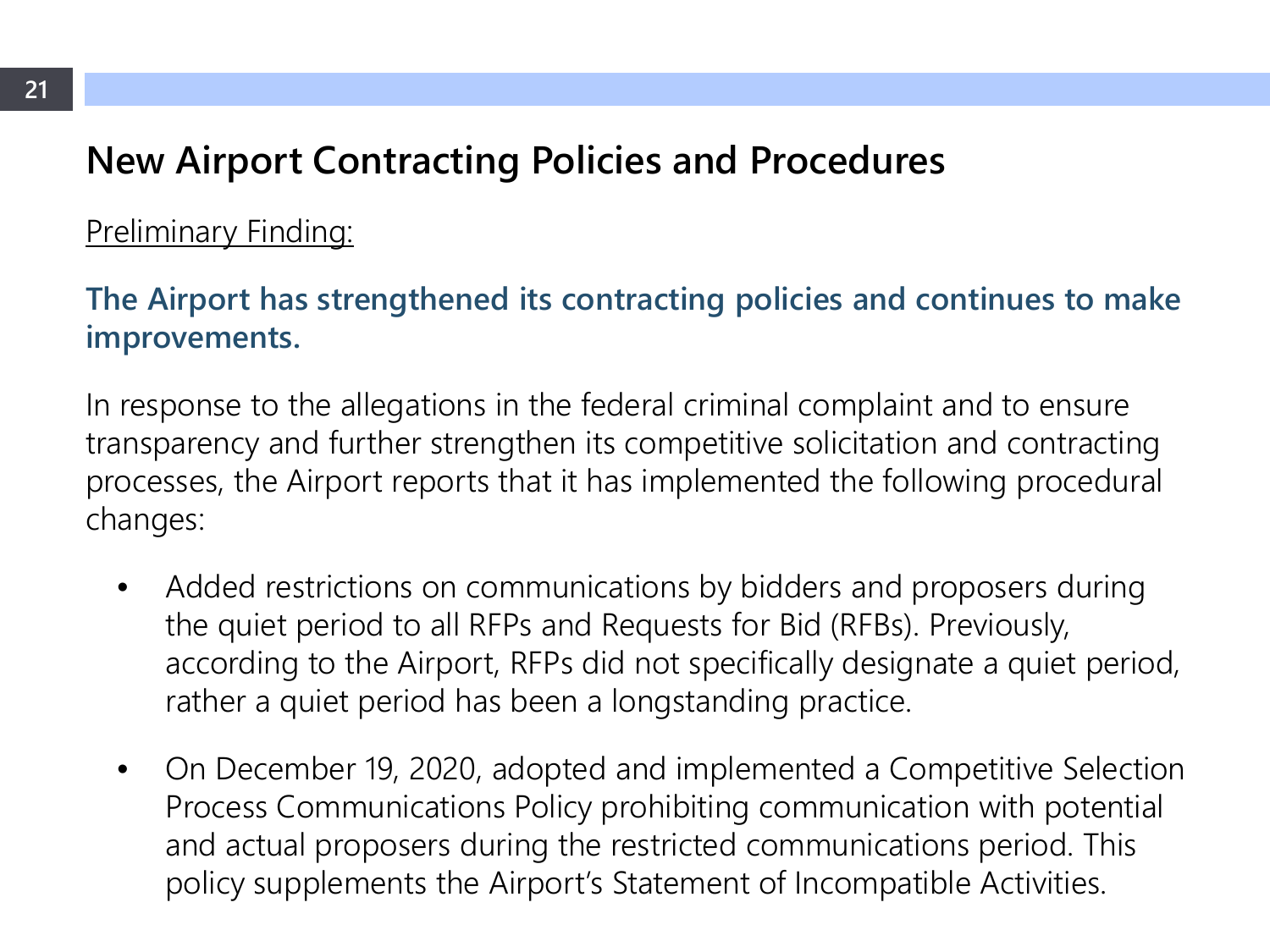#### **New Airport Contracting Policies and Procedures** *(continued)*

The following are among the additional implemented processes:

- Updated solicitation documents to incorporate the new Competitive Selection Process Communications Policy.
- Added (as a witness) an employee of the Social Responsibility & Community Sustainability office to the kickoff meeting of each evaluation panel.
- Trained staff involved in all processes described above.
- Updated guidelines to ensure evaluation panelists' names are confidential and do not appear in commission memorandums, which according to the Airport, has also been a longstanding practice within RDM.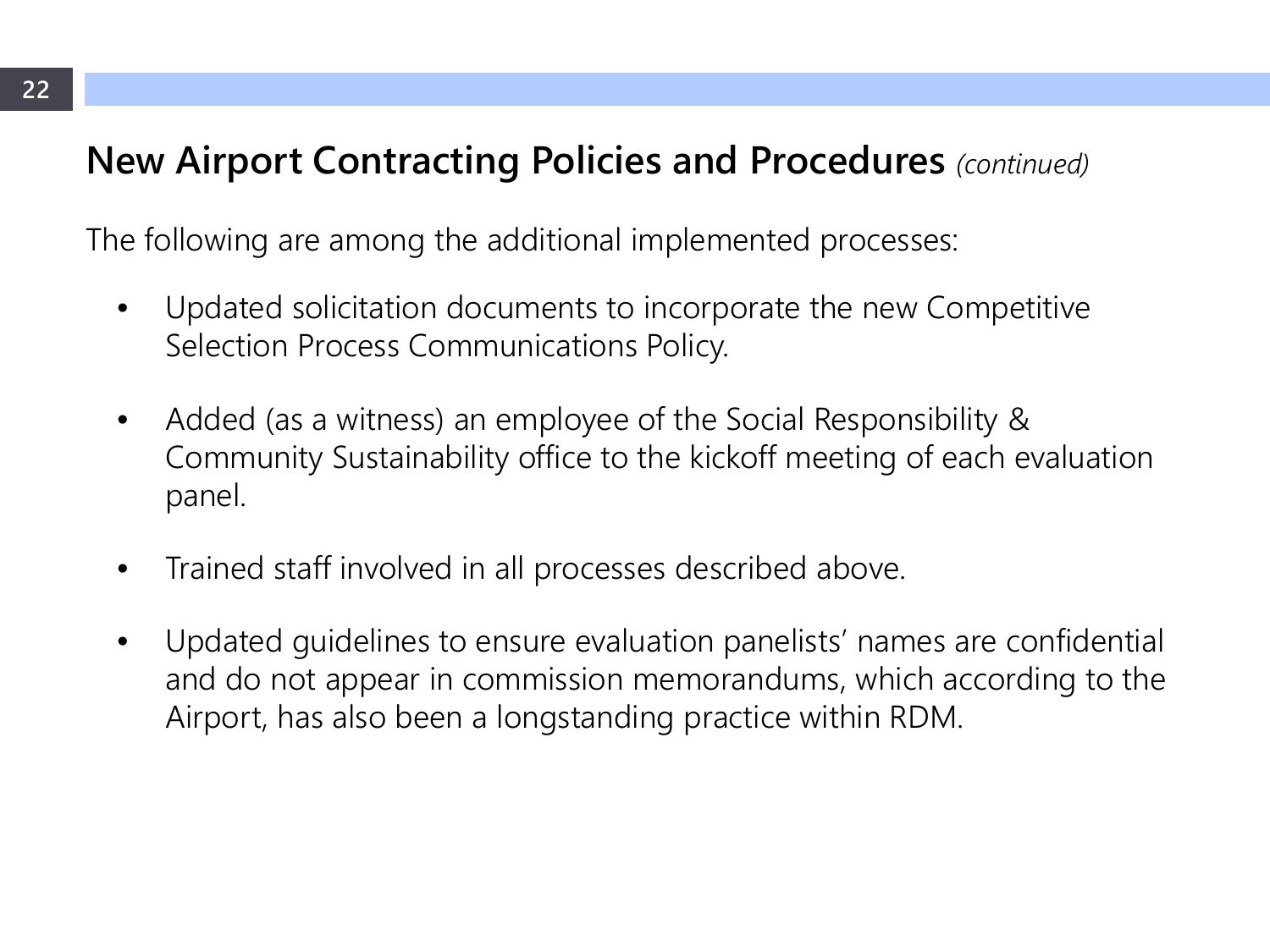### **New Airport Contracting Policies and Procedures** *(continued)*

The following are among the additional processes that are not yet implemented:

- Add language to Commission package memorandums about quiet periods and no contact before any RFP or RFB issuance.
- Improve screening of potential evaluation panelists by requiring panelists to sign certifications about the quiet period and the prohibition of contact with proposers.
- Have the Airport director or Commission president make a public statement about the prohibition against contacting officials or staff and the quiet period. This statement would occur during the Commission's open session when the Commission approves the commencement of an RFP or bid solicitation process.
- Require that an officer of each proposer attest in the proposer's bid or proposal that the proposer has not violated any rule of the City or Commission governing the competitive solicitation process.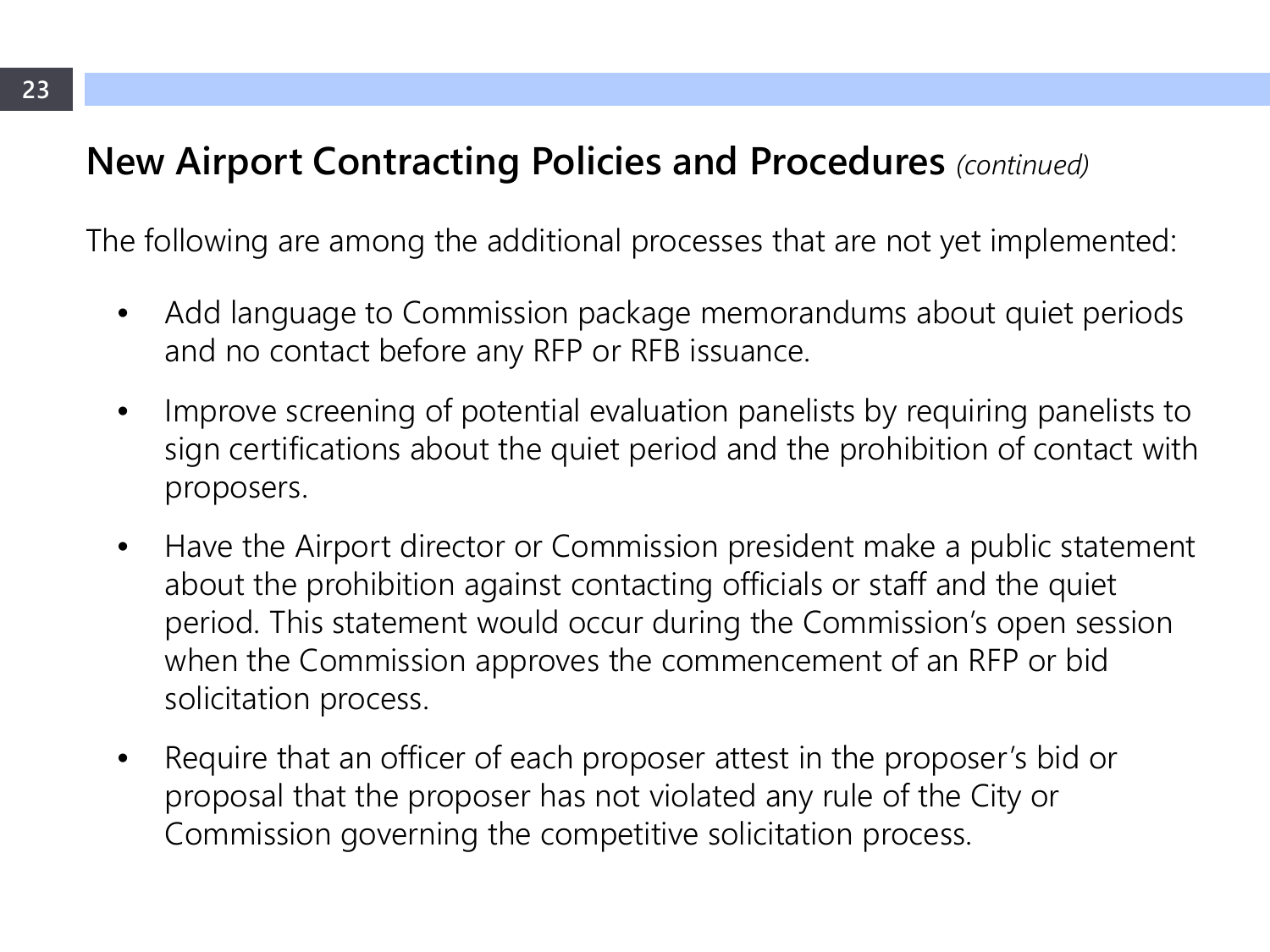### **Other Organizations Surveyed on Contract Award Process**

We conducted a survey to compare the Airport Commission's contract award process with those of four other city commissions/boards—the Port Commission (Port), Recreation and Park Commission (Rec & Park), San Francisco Municipal Transportation Agency Board of Directors (SFMTA), and San Francisco Public Utilities Commission (PUC)—and the TJPA.

#### **Preliminary Finding:**

**Similar to the Airport, other surveyed city commissions and the TJPA are not involved in the solicitation process or evaluation panels' selection process.**

| Category                                                                           | <b>Airport</b>  | <b>Port</b>     | Rec & Park SFMTA |    | <b>PUC</b> | <b>TJPA</b>    |
|------------------------------------------------------------------------------------|-----------------|-----------------|------------------|----|------------|----------------|
| Commission/board<br>involved in solicitation<br>process or proposal<br>evaluation? | No <sup>1</sup> | No <sup>2</sup> | No <sup>3</sup>  | No | No         | N <sub>o</sub> |

<sup>1</sup> Approves solicitation commencement, bid acceptance, and contract award, but is not involved in administering solicitation or solicitation process.

<sup>2</sup> Approves solicitation commencement and contract award.

<sup>3</sup> May approve solicitation in advance if it involves new business concepts or may raise community concerns regarding park use and its impact.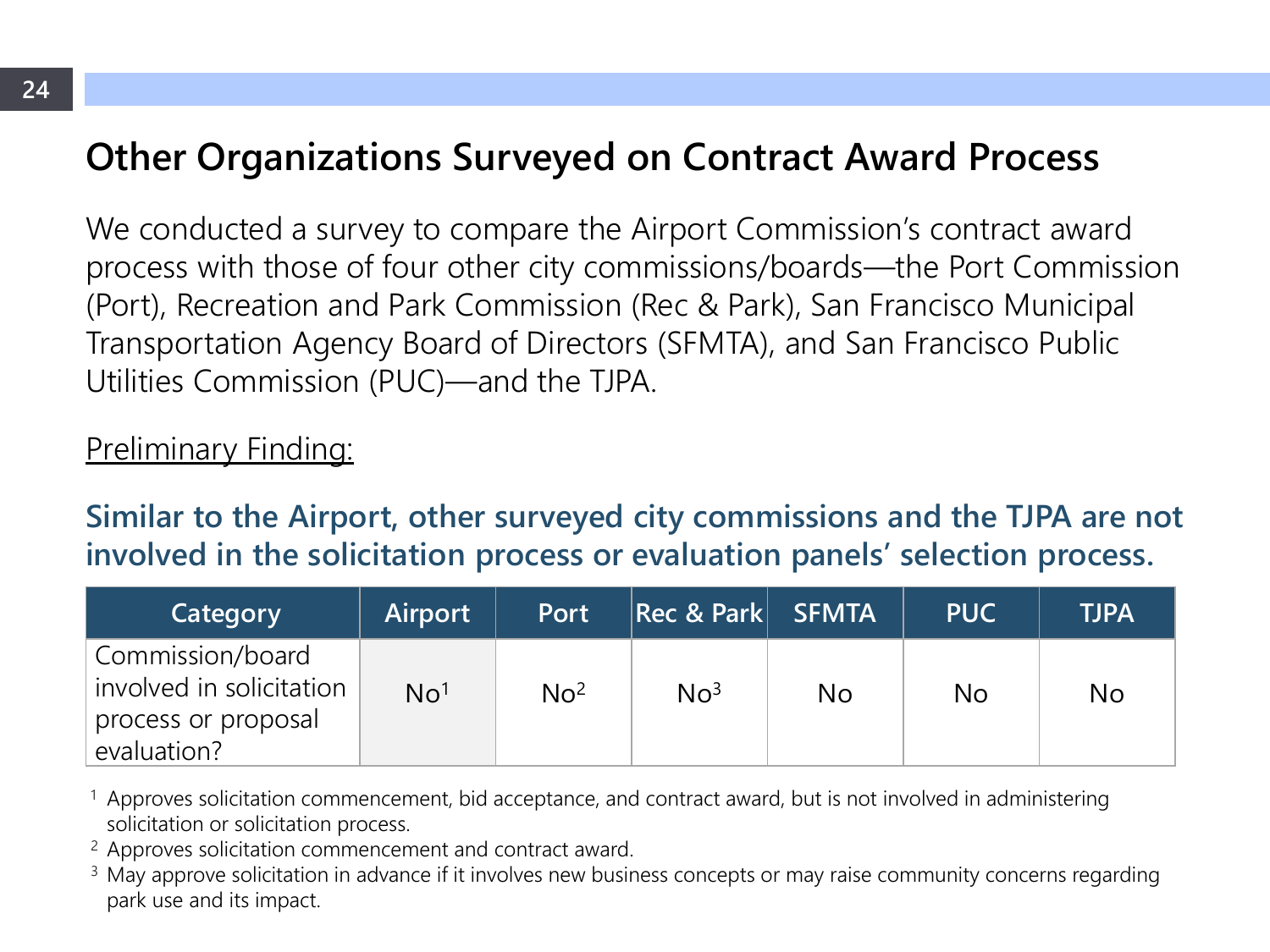### **Other Organizations' Thresholds and Policies**

Surveyed organizations have policies to define thresholds for awarding revenue contract leases\* and policies, though not always consistent, regarding prohibitions of communications with potential bidders.

| Category                                                                                                | Airport                     | <b>Rec &amp; Park</b>                                | Port                             | <b>SFMTA</b>                                                 | <b>PUC</b>                                                     | <b>TJPA</b>                                                               |
|---------------------------------------------------------------------------------------------------------|-----------------------------|------------------------------------------------------|----------------------------------|--------------------------------------------------------------|----------------------------------------------------------------|---------------------------------------------------------------------------|
| Board or commission<br>approves at contract<br>award (and threshold)*                                   | All concession<br>contracts | Leases and<br>concessions<br>that exceed<br>one year | Retail and<br>maritime<br>leases | Over \$1M<br>(Revenue)<br>contract<br>award &<br>amendments) | Over \$1M or<br>10 or more<br>years<br>(Real estate<br>leases) | Over \$1.8M<br>or 10 or more<br>years<br>(Real estate &<br>retail leases) |
| Written policy prohibits<br>commission/board<br>members from<br>communicating with<br>potential bidders | Yes**                       | <b>No</b>                                            | <b>No</b>                        | Yes                                                          | <b>No</b>                                                      | <b>No</b>                                                                 |
| Departmental SIA<br>prohibits selective<br>assistance                                                   | Yes                         | Yes                                                  | Yes                              | Yes                                                          | Yes                                                            | <b>Not</b><br>applicable                                                  |
| RFP instructs potential<br>bidders on how they<br>may communicate<br>with the organization              | Yes                         | Yes                                                  | Yes                              | Yes                                                          | Yes                                                            | Yes                                                                       |

\* Pursuant to San Francisco Charter, Section 9.118, specific contracts may also require Board of Supervisors to approve contract award. \*\* The Airport adopted and implemented its Competitive Selection Process Communications Policy on December 19, 2020.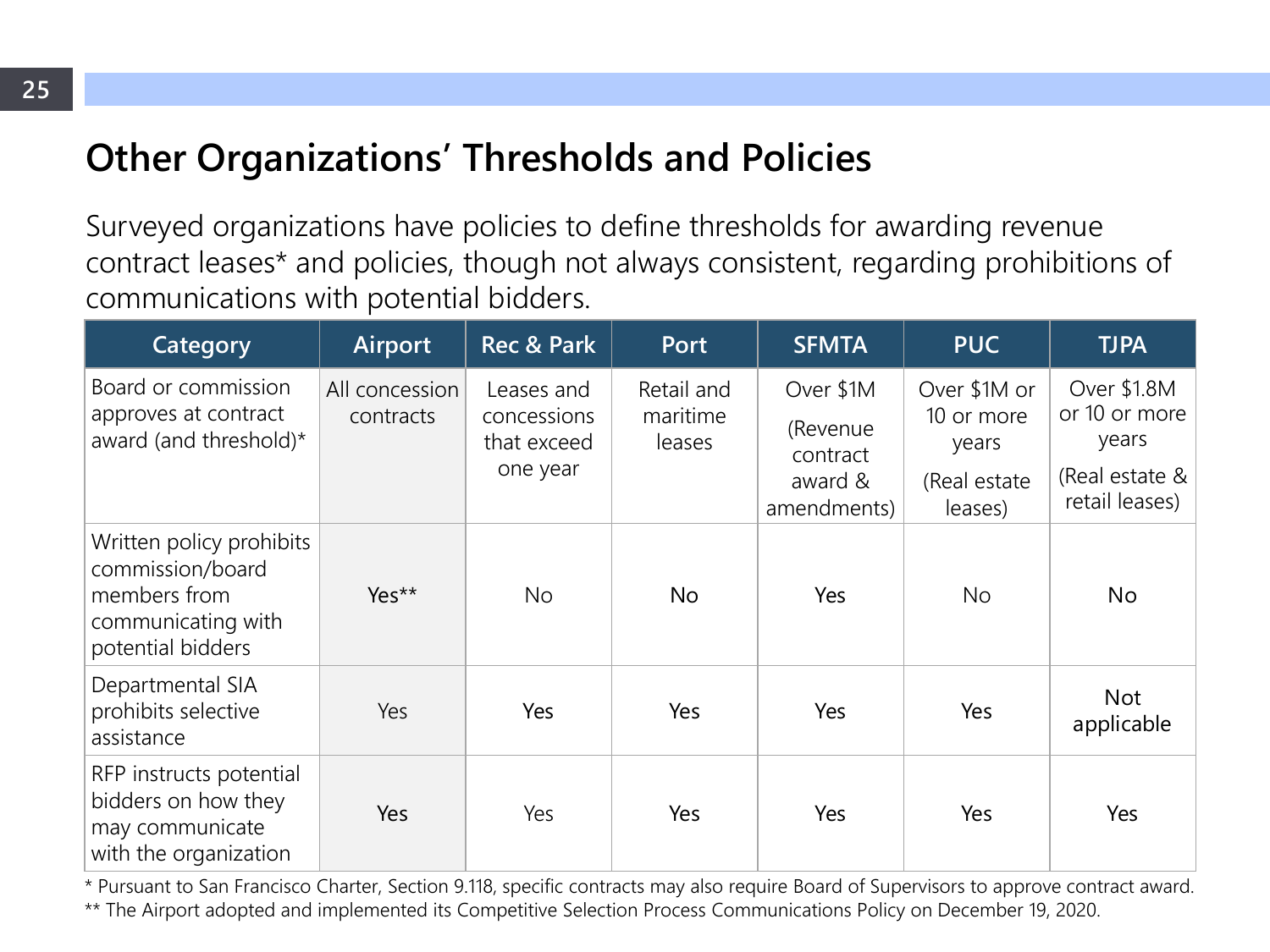### **Other Organizations' Roles in the Contract Award Process**

#### Preliminary Finding:

**Surveyed organizations have policies to define thresholds for awards requiring board or commission approval. All have SIAs that apply to commissioners or directors and prohibit selective assistance, but none of the SIAs prohibit communicating with potential proposers or bidders. Only one organization has separate policies on prohibitions of communications with potential bidders. However, all organizations' RFPs prohibit potential bidders from contacting any member of the organization.**

From our survey and review, we learned that:

- All surveyed organizations have policies to define thresholds for awards requiring board or commission approval. The thresholds differ but appear reasonable.
- Like the Airport Commission, no other surveyed organization reports having rejected a lease or other contract recommended by department staff for contract award approval.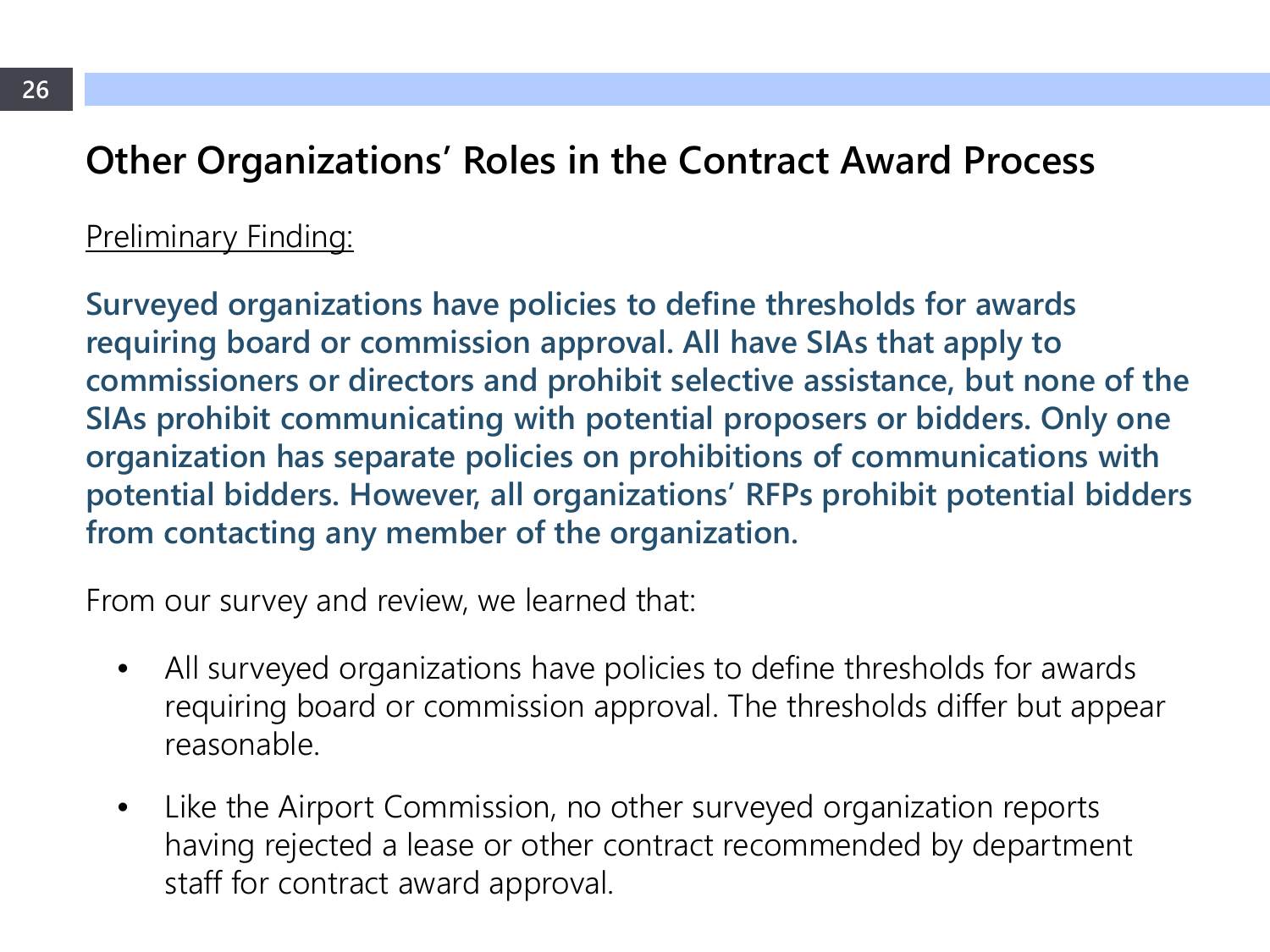#### **Other Organizations' Roles in the Contract Award Process** *(continued)*

- No departmental SIA we reviewed prohibits the organization's officials or employees from communicating with potential bidders. All surveyed city departments' SIAs have the same language on selective assistance. The City should codify some major SIA provisions, including the prohibition of selective assistance to potential and actual bidders or proposers.
- Of the commissions/boards we reviewed, the Airport\* and SFMTA's Board of Directors have written policies prohibiting their members from communicating with potential bidders during the RFP process through the date of contract award, but all boards and commissions should have policies that include this.
- All organizations include written communication instructions in their RFPs that prohibit potential bidders from contacting any member of the organization. However, departments' RFPs are inconsistent regarding with whom potential bidders cannot communicate. Although all the RFPs specify a quiet period during which potential bidders and department staff cannot communicate, the Port and TJPA's RFPs also prohibit bidders from contacting members of boards or commissions, consultants, and RFP evaluation panel members.

\*The Airport adopted and implemented its Competitive Selection Process Communications Policy on December 19, 2020.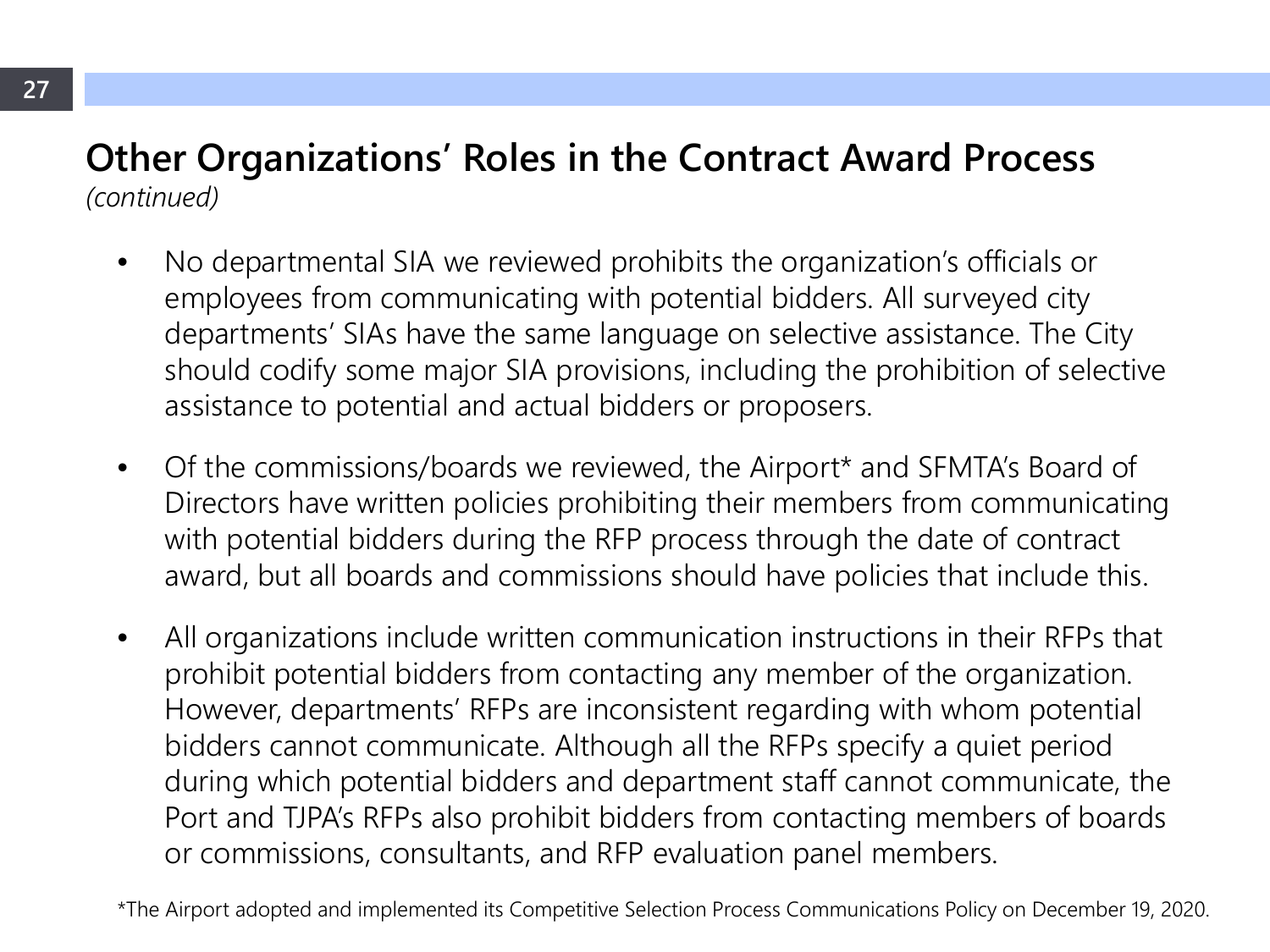### **The City May Benefit From Codifying Limitations on Commissioner and Board Director Involvement in the Contract Award Process**

The San Francisco Charter, Section 4.102, outlines the powers and duties of boards and commissions, but says very little about what boards and commissions should not do. One of the main limitations is that "Each board or commission… shall deal with administrative matters solely through the department head or his or her designees, and any dictation, suggestion or interference herein prohibited on the part of any member of a board or commission shall constitute official misconduct…"

In contrast, Los Angeles County has codified director and commissioner involvement in contracts. The Los Angeles Municipal Code, Section 49.5.11, states that "except at a public meeting, a member of a City board or commission shall not participate in the development, review, evaluation, or negotiation of or the recommendation process for bids, proposals, or any other requests for the award or termination of a contract, amendment, or change order involving that board, commission, or agency…"

#### **Preliminary Finding:**

**The City may benefit from codifying requirements to make explicit directors' and commissioners' roles, including the limitations thereon, in the contract award process.**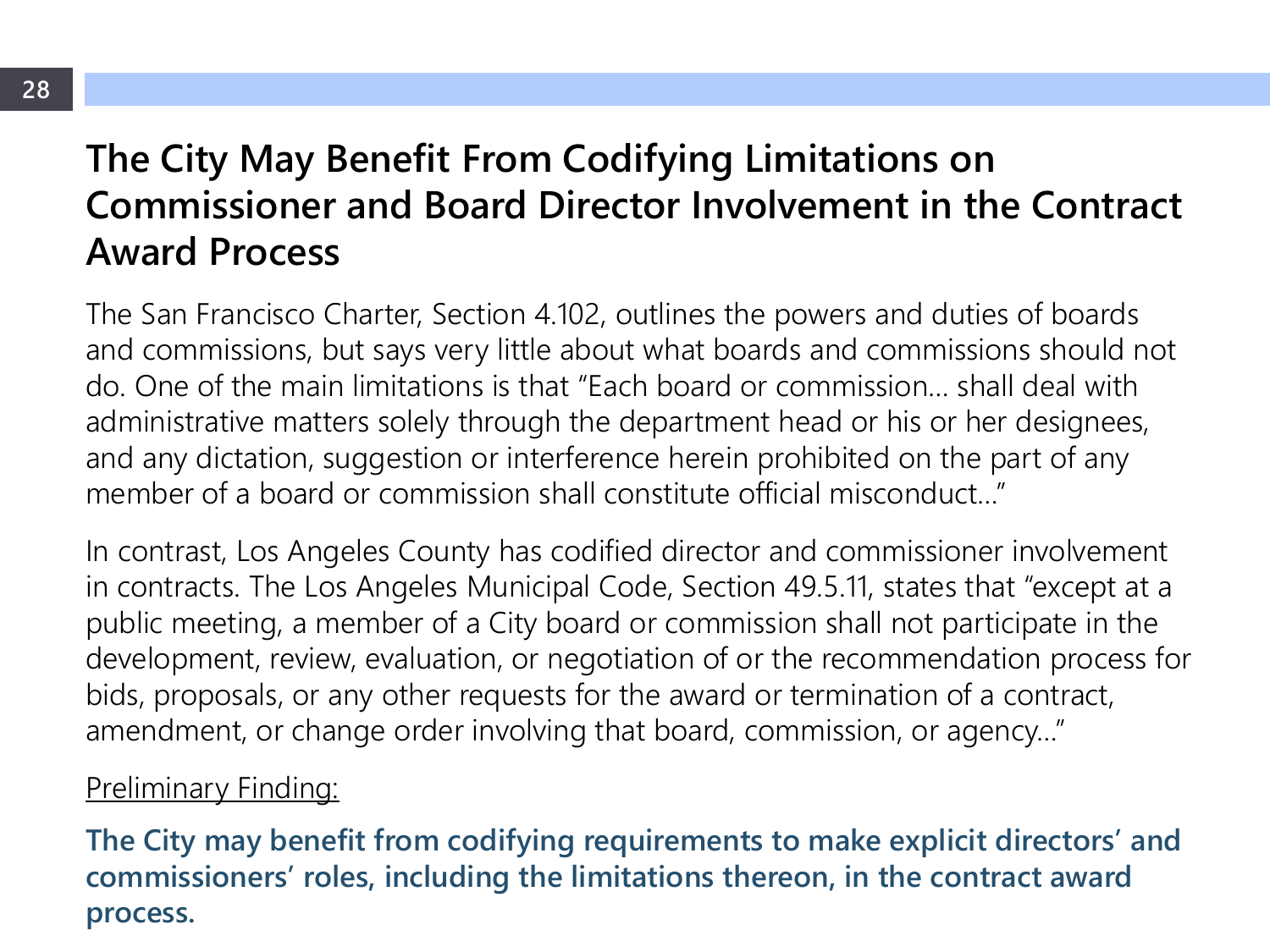### **SF Campaign and Governmental Conduct Code, Section 1.126**

The San Francisco Campaign and Governmental Conduct Code, Section 1.126, prohibits city contractors or affiliates from contributing to city elective officers where a contract must be approved by the city elective officer, a candidate for a city elective office, or a committee controlled by such an individual.

Since January 1, 2019, city departments and city elective officers\* have been required to report when a contract has a value of \$100,000 or more per fiscal year and requires the approval of a city elective officer.

- Departments must comply with Section 1.126(f)(2) and file Form SFEC-126f2 within 30 days of receipt of the proposal.
- City elective officers must comply with Section 1.126(f)(4) and file Form SFEC-126f4 within 5 business days of the approval of a contract.

Forms SFEC-126f2 and SFEC-126f4 are not in the City's financial system; they are submitted separately to the Ethics Commission.

<sup>\*</sup> City elective officers include the assessor, city attorney, district attorney, mayor, public defender, sheriff, treasurer, and members of the Board of Supervisors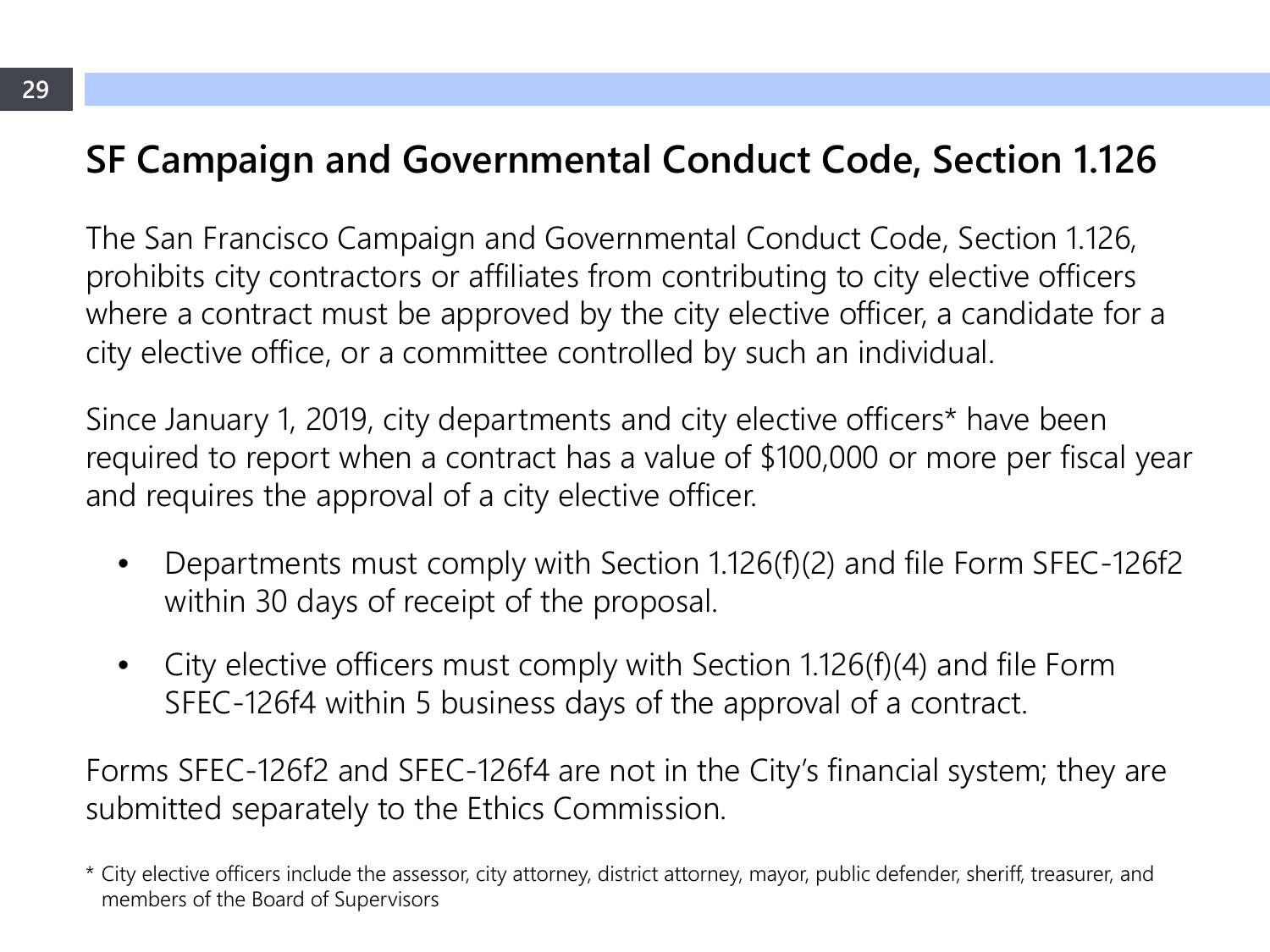### **SF Charter, Section 9.118**

Under the San Francisco Charter, Section 9.118, certain contracts and actions require Board of Supervisors' approval, including:

- Contracts with anticipated revenue of \$1 million or more or the modification, amendment, or termination of any such contract.
- Excluding construction contracts, contracts with a term of ten years or more, contracts requiring anticipated expenditures of \$10 million or more, or the modification of a contract with an impact of more than \$500,000.
- Leases of real property for a period of ten or more years, including options to renew, or having anticipated revenue of \$1 million or more; the modification, amendment, or termination of any covered lease.
- Any sale or other transfer of city-owned real property.

Such contracts, which may be entered into by any department, may be subject to the Campaign and Governmental Conduct Code, Section 1.126.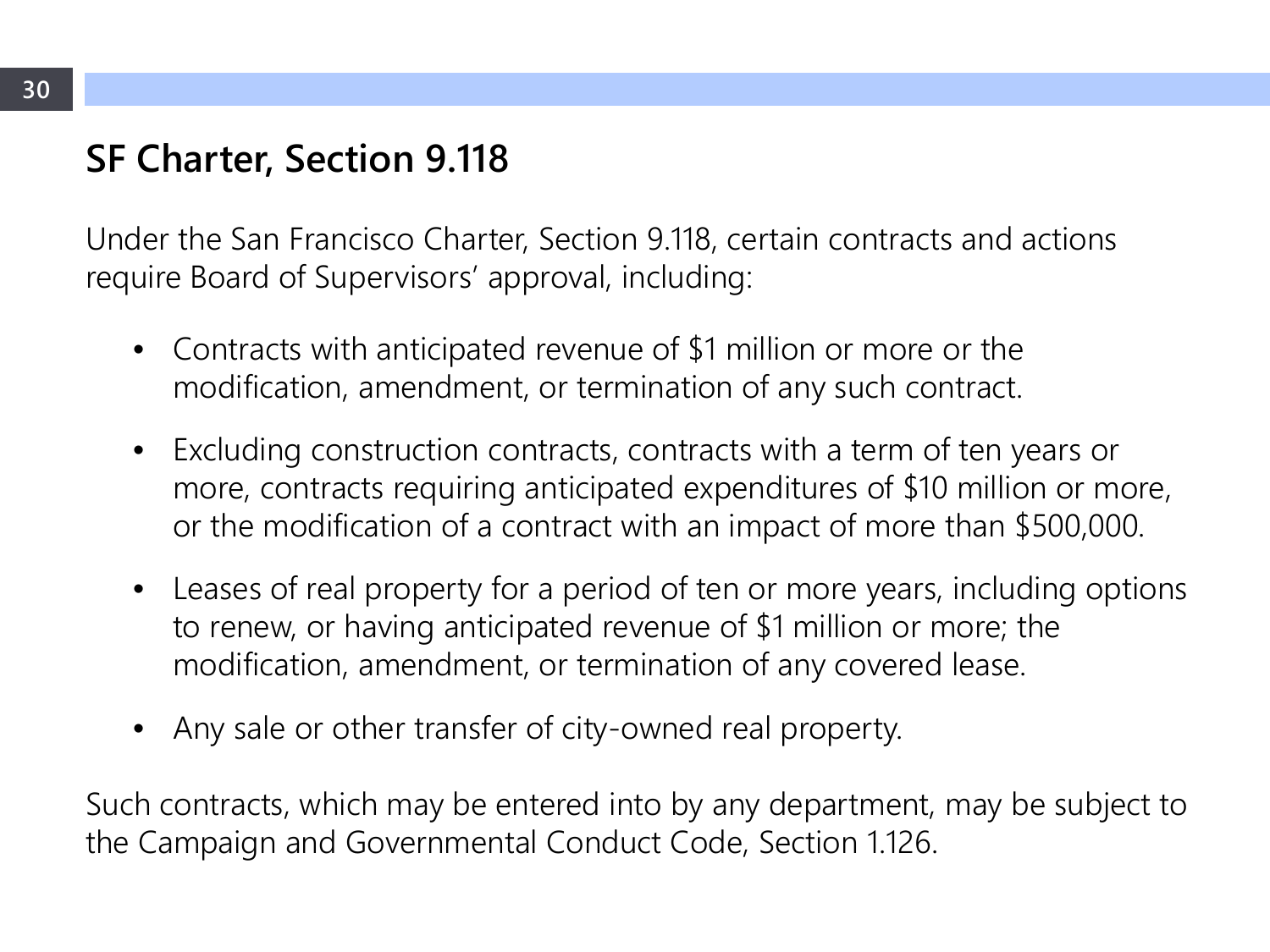### **Ethics Forms SFEC-126f2 and SFEC-126f4**

| Form       | <b>Required Filers</b>    | <b>Information Required to File</b>                                                                                                                                                                                                                                                                                                                                                                                                                                                                                                                                                                                                                                                                                                                       |
|------------|---------------------------|-----------------------------------------------------------------------------------------------------------------------------------------------------------------------------------------------------------------------------------------------------------------------------------------------------------------------------------------------------------------------------------------------------------------------------------------------------------------------------------------------------------------------------------------------------------------------------------------------------------------------------------------------------------------------------------------------------------------------------------------------------------|
| SFEC-126f2 | City departments          | • Filing information<br>• City contract information<br>• Contract information, including RFP number, file number, and<br>nature of the contract<br>Contractor information, including contractor or subcontractor<br>name, contractor type, and date of proposal submission<br>• Verification signature                                                                                                                                                                                                                                                                                                                                                                                                                                                    |
| SFEC-126f4 | City elective<br>officers | Filing information<br>• City elective office or board<br>Filer's contact information<br>Contracting department contact<br>Contractor information<br>Contract information, including RFP number, file number, contract<br>$\bullet$<br>amount, and nature of the contract<br>• Contract approvals<br>• Affiliates and subcontractors, including members of the<br>contractor's board of directors; contractor's principal officers,<br>including chief executive officer, chief financial officer, chief<br>operating officer, or other persons with similar titles; any individual<br>or entity who has an ownership interest of 10 percent or more in<br>the contractor; and any subcontractor listed in the bid or contract<br>• Verification signature |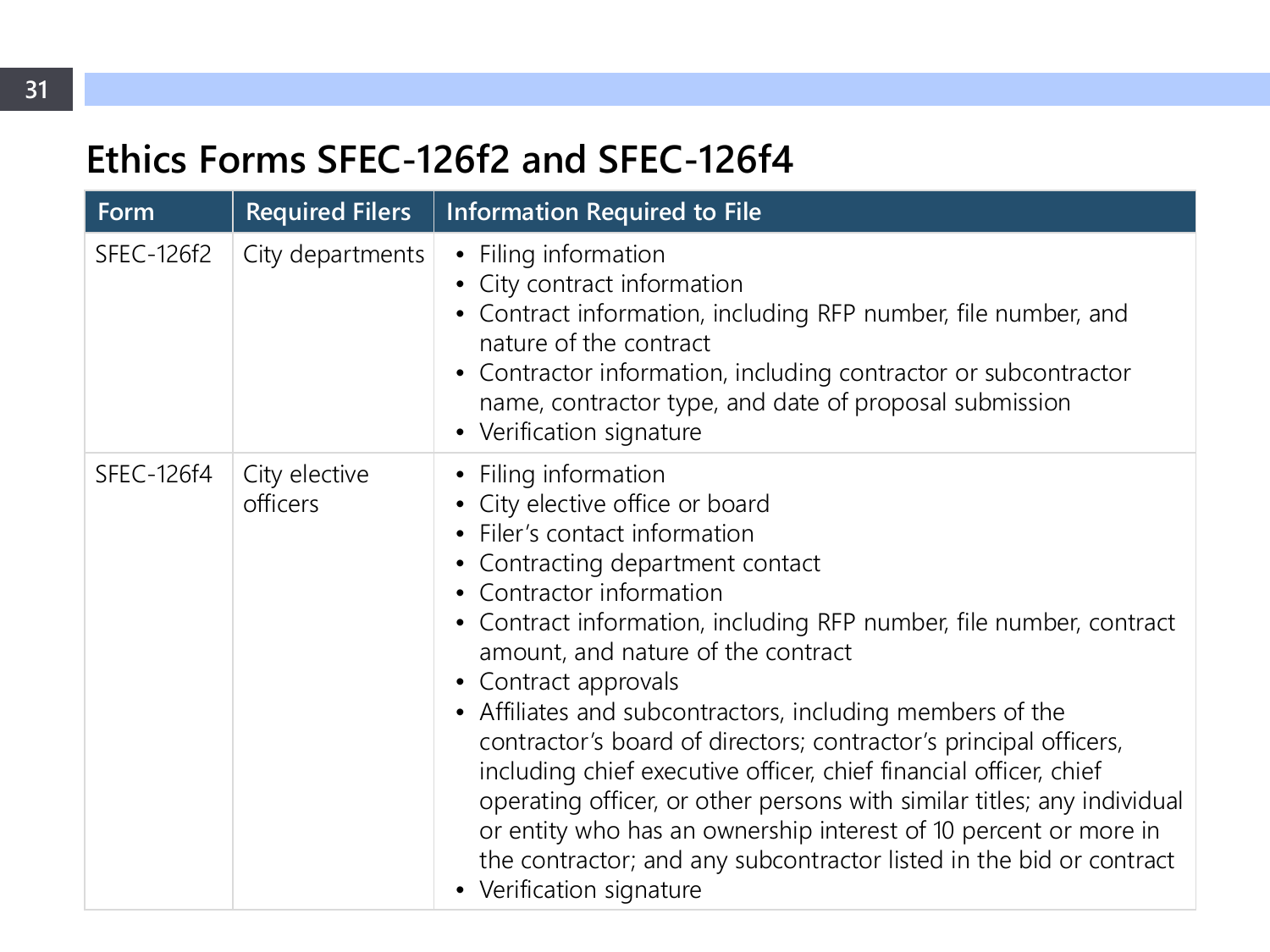### **Increased Sightline for Contract Approvers by Using Information on Form SFEC-126f4**

#### Preliminary Finding:

**Before a contract is awarded, departmental and commission contract approvers may not know of contractor information that could help them avoid conflicts of interest**. The City could use information elected officials must provide when filing Form SFEC-126f4, which includes the name of the bidder, its subcontractor(s), subcontractor owner(s), directors, and officers.\* If this information was collected when the bid proposal was submitted and through the City's financial system instead of through departmental subsystems, this information could then be distributed to contract approvers before award approval so they know who is subject to the City's competitive selection policies.

This information would increase transparency, may help avoid violations of competitive selection policies, and should facilitate the completion of Form SFEC-126f4. If sharing this information with contract approvers proves useful to help prevent conflicts of interest, the City should consider requiring that this information be obtained for other contracts and enter it in the City's financial system.

<sup>\*</sup> A bidder may already be required to file this information as part of its business registration and tax filings, such as on IRS tax returns for nonprofit organizations, in Securities and Exchange Commission filings for publicly traded corporations, and in business registration filings with the State of California and the City.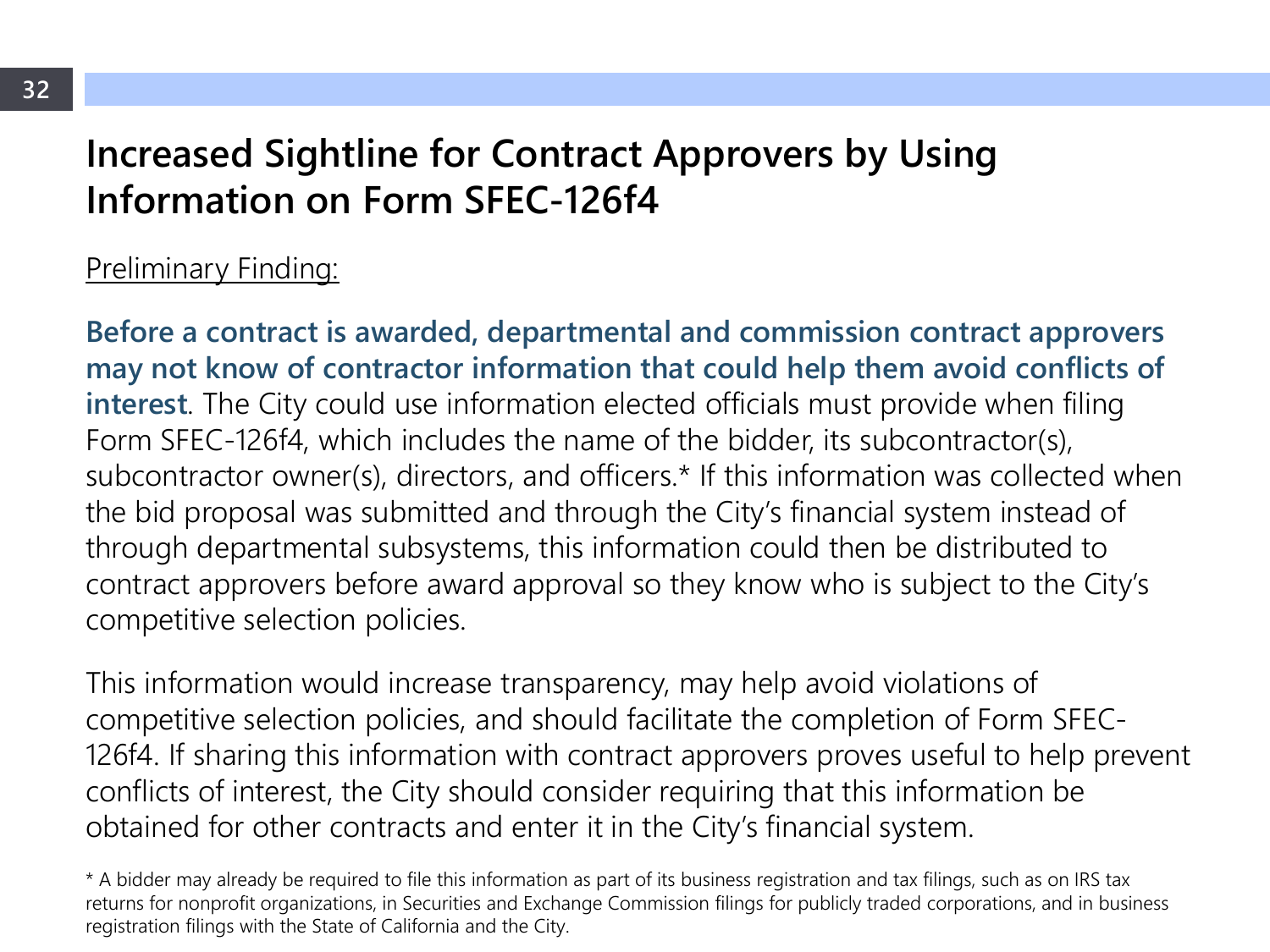### **Recommendations**

Given the findings of our preliminary assessment, we offer the following preliminary recommendations, which we may refine as the investigation and review continue and we consider the feedback we receive in the review process.

- **1. City commissions and boards should revise their policies and procedures to include requirements to address members' involvement in contract award processes and prohibit communications during competitive selection.**
- **2. In consultation with the Ethics Commission, each city commission and board should annually train its members on the department's statement of incompatible activities. The training should state that if proposers request inappropriate assistance, commissioners should report this to the commission secretary on public record and consult with the City Attorney's Office and the Ethics Commission for next steps.**
- **3. City law should be amended to codify that city officials and employees shall not knowingly provide selective assistance to individuals or entities that confers a competitive advantage on a proposer or potential proposer for a city contract.**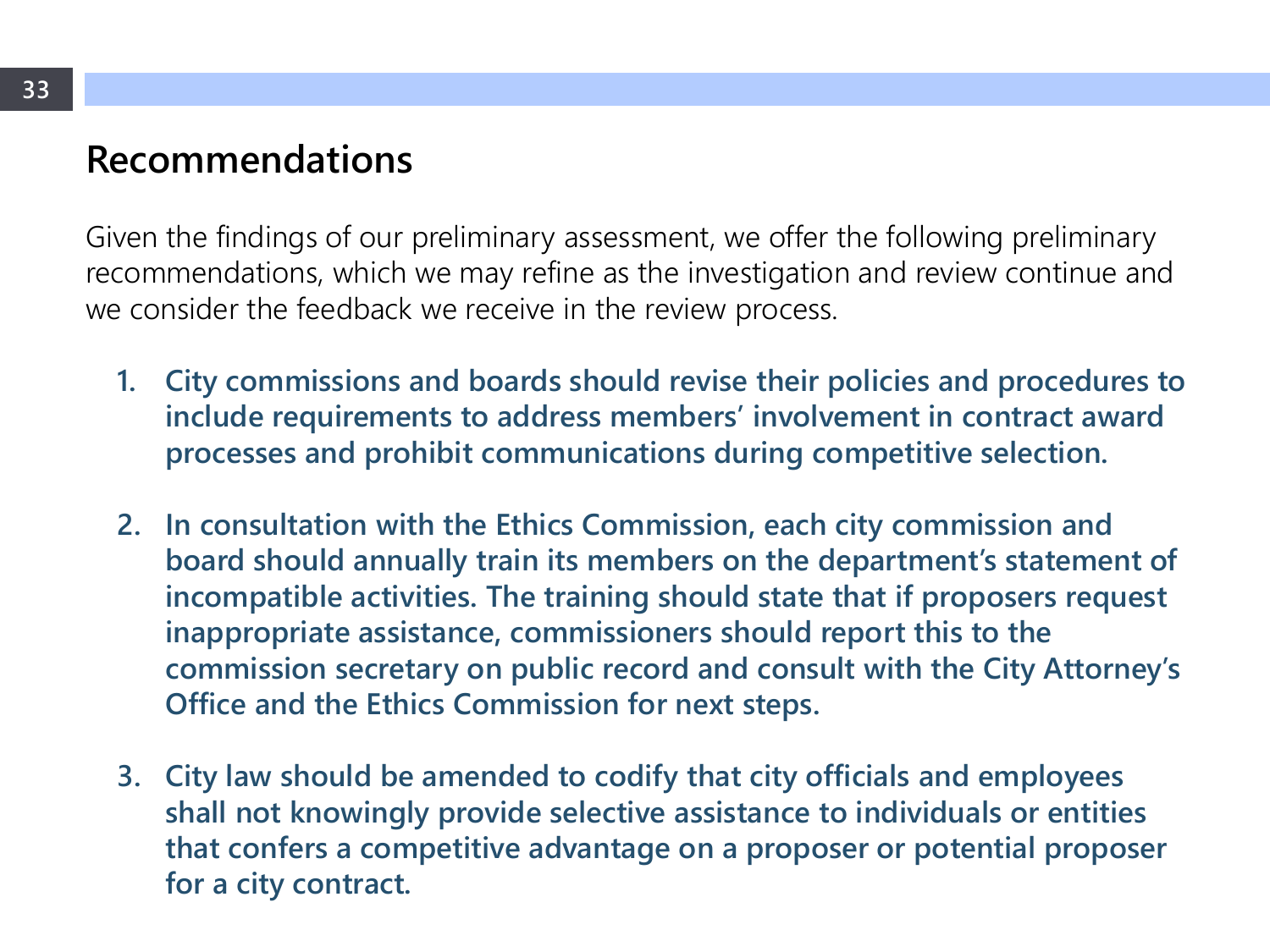#### **Recommendations** *(continued)*

- **4. The Ethics Commission should work with the City Attorney's Office to consider codifying prohibitions in the statement of incompatible activities to ensure citywide consistency in their enforcement and increase the visibility of these prohibitions.**
- **5. City departments should include in their competitive solicitation documents the restrictions on communication by and with potential bidders and enforce the restrictions by requiring commissions and board members to affirm compliance in writing annually.**
- **6. The Airport should regularly issue reports to the Airport Commission listing published solicitation documents, so commissioners are aware of the pending restricted communications period for each solicitation, pursuant to the Airport's Competitive Selection Process Communications Policy.**
- **7. The Airport should implement the remaining newly proposed aspects of the department's competitive solicitation process.**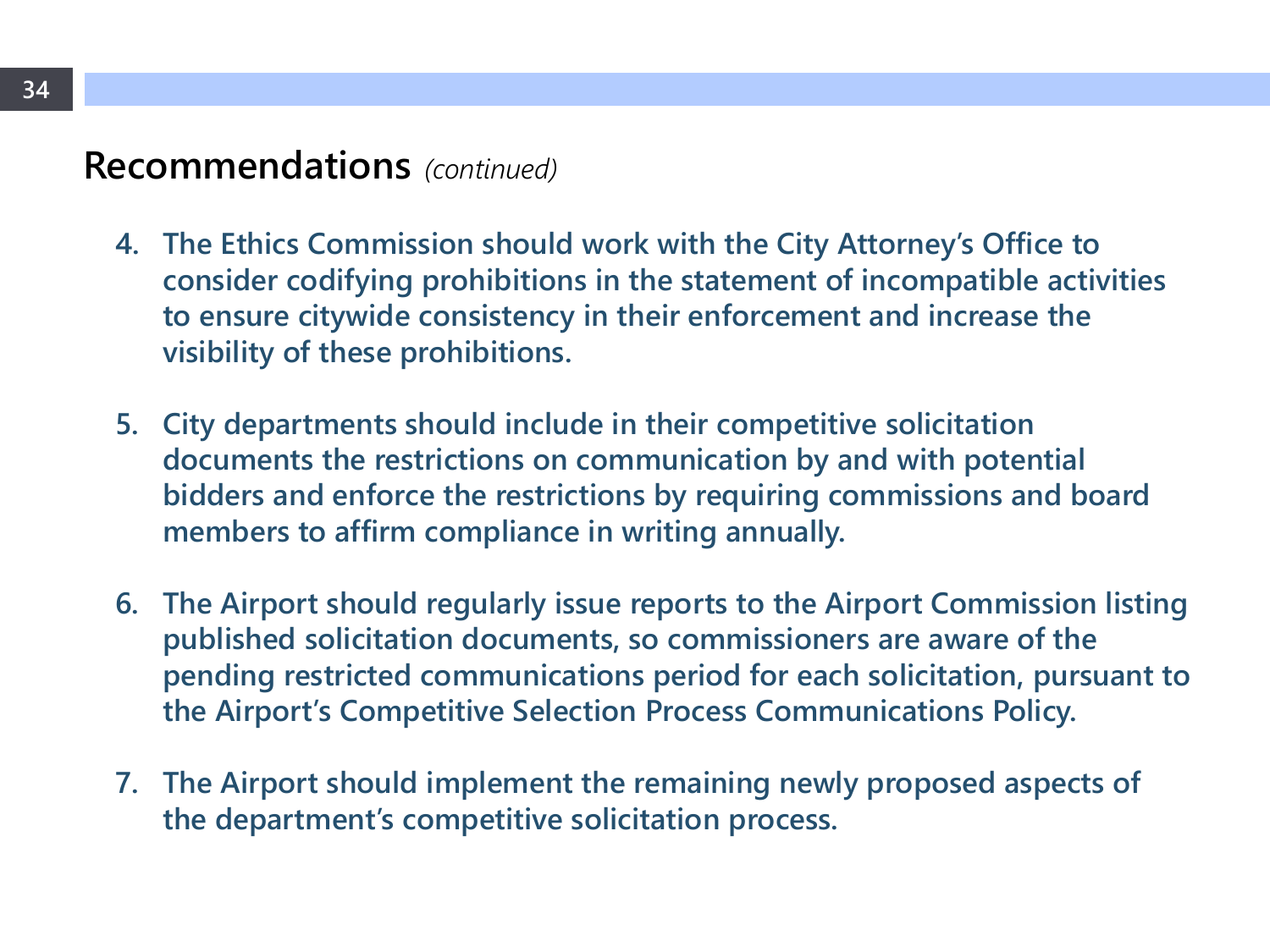#### **Recommendations** *(continued)*

- **8. The City should consider whether it would be warranted to codify the roles of commission and board members, including the limitations thereon, in the contract award process.**
- **9. To promote data-driven decisions and consistency and transparency in city contracting:**
	- **a. City departments should work with the Controller's Office to develop and implement plans for enhancing the City's financial system to accommodate management of departmental revenue contracts, including bid opportunities, outreach, contract award, revenue collection, and revenue recognition.**
	- **b. The Controller's Office should, to enable this change, improve the City's financial system to better meet departments' needs.**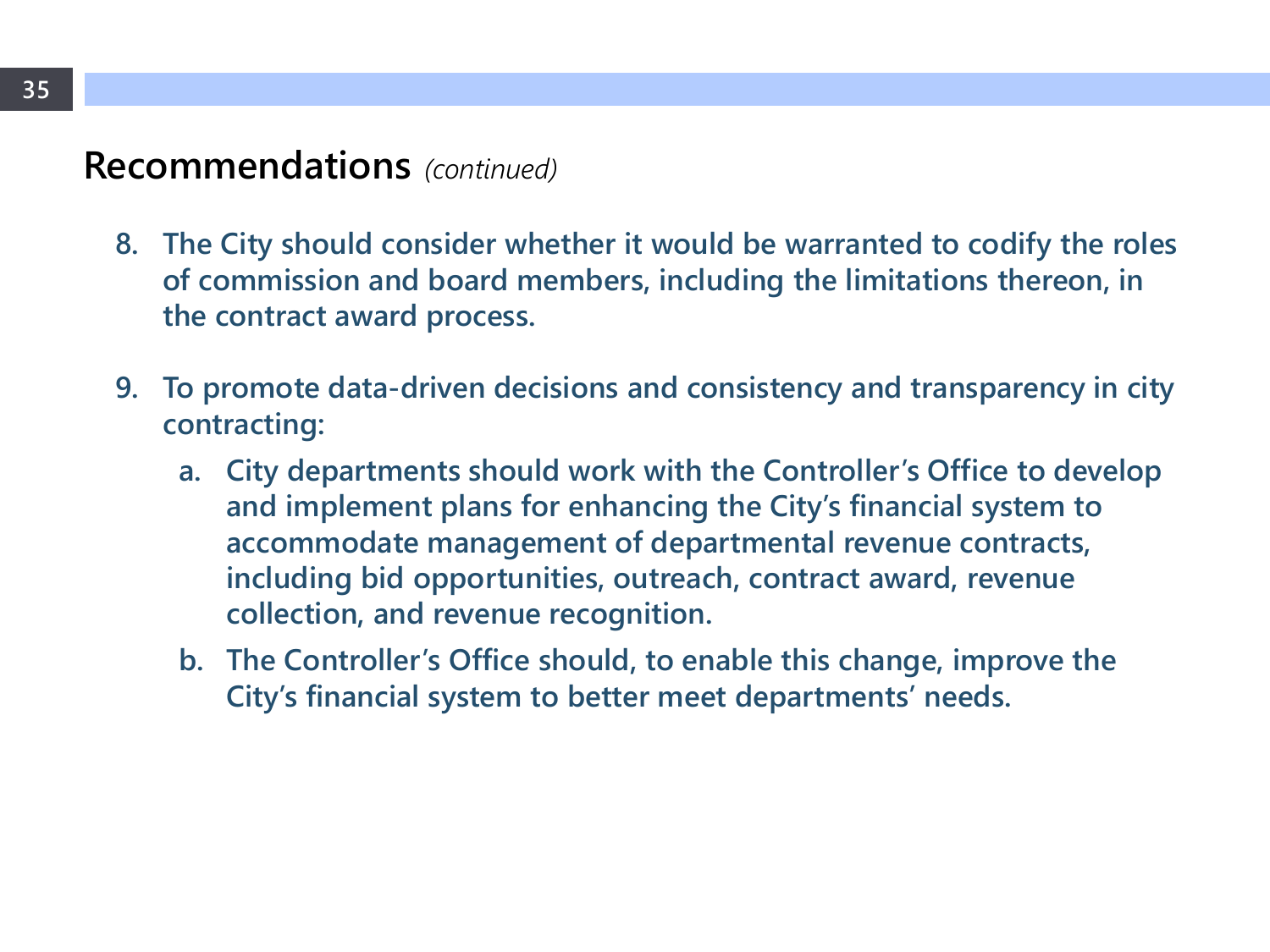#### **Recommendations** *(continued)*

#### **10. The City should:**

- **a. Direct departments to require proposers to submit key information about their affiliates and subcontractors, including identification of owners, directors, and officers, for contracts subject to the Campaign and Governmental Conduct Code, Section 1.126(f)(4), in their response to the competitive solicitation process and enter this information in the City's financial system.**
- **b. Consider requiring departments to obtain this information for contracts not subject to Section 1.126(f)(4).**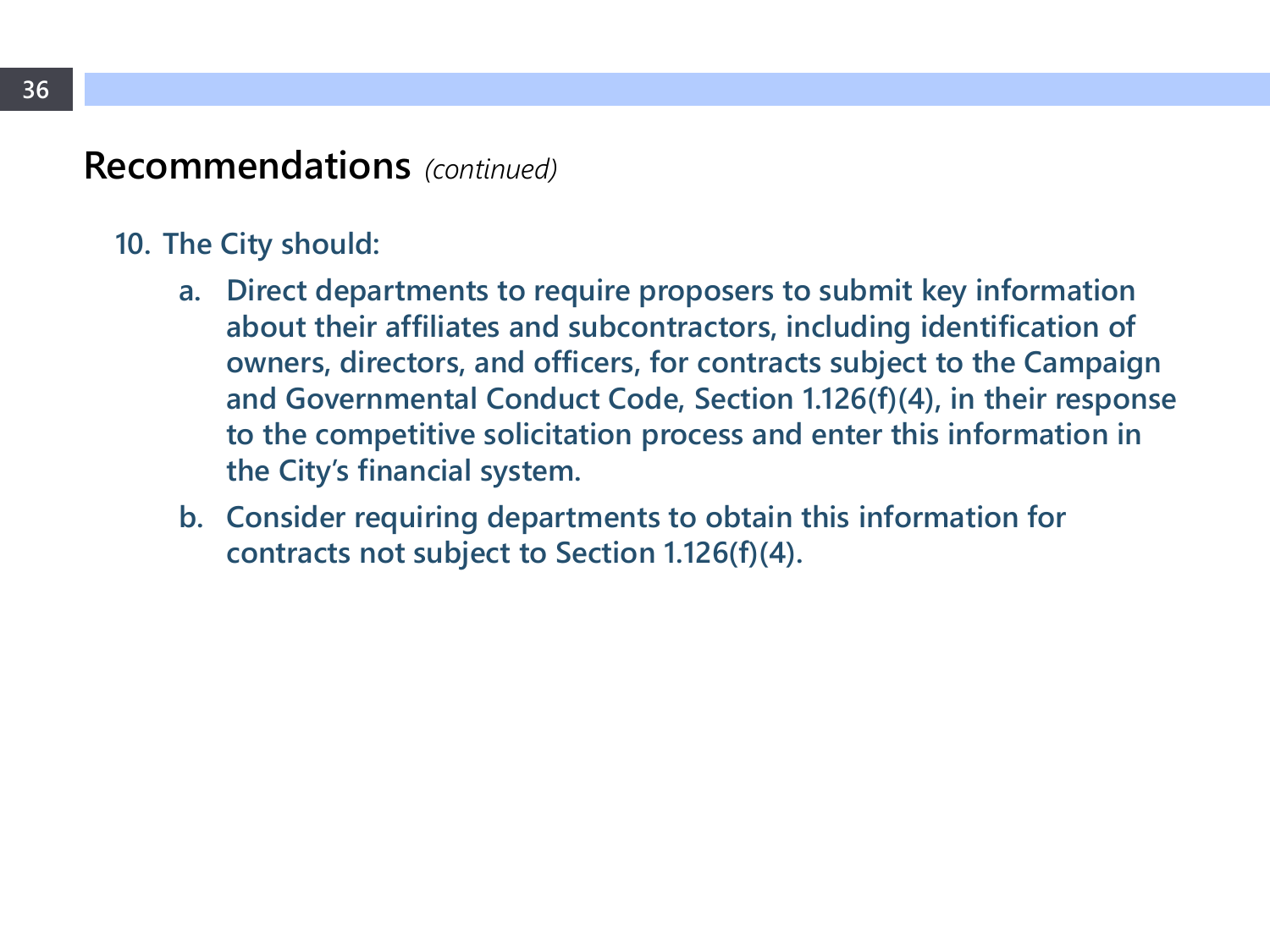### **Completed and Upcoming Public Integrity Reporting**

Our Public Integrity Review, performed in consultation with the City Attorney, will continue to assess selected city policies and procedures to evaluate their adequacy in preventing abuse and fraud. Completed, current, and future assessments and reports address the following topics:

- 1. [San Francisco Public Works Contracting](http://openbook.sfgov.org/webreports/details3.aspx?id=2843) (report issued on June 29, 2020)
- 2. [Gifts to Departments Through Non-City Organizations Lack Transparency and](http://openbook.sfgov.org/webreports/details3.aspx?id=2887) Create "Pay-to-Play" Risk (report issued on September 24, 2020)
- 3. [San Francisco's Debarment Process \(](http://openbook.sfgov.org/webreports/details3.aspx?id=2908)report issued on November 5, 2020)
- 4. Citywide ethics reporting requirements
- 5. The San Francisco Public Utilities Commission contracting process
- 6. The Department of Building Inspection's policies and practices to award permits
- 7. A final report on the topics covered in these preliminary assessments

Additional reviews and assessments will be determined and performed as the City Attorney's investigation proceeds.